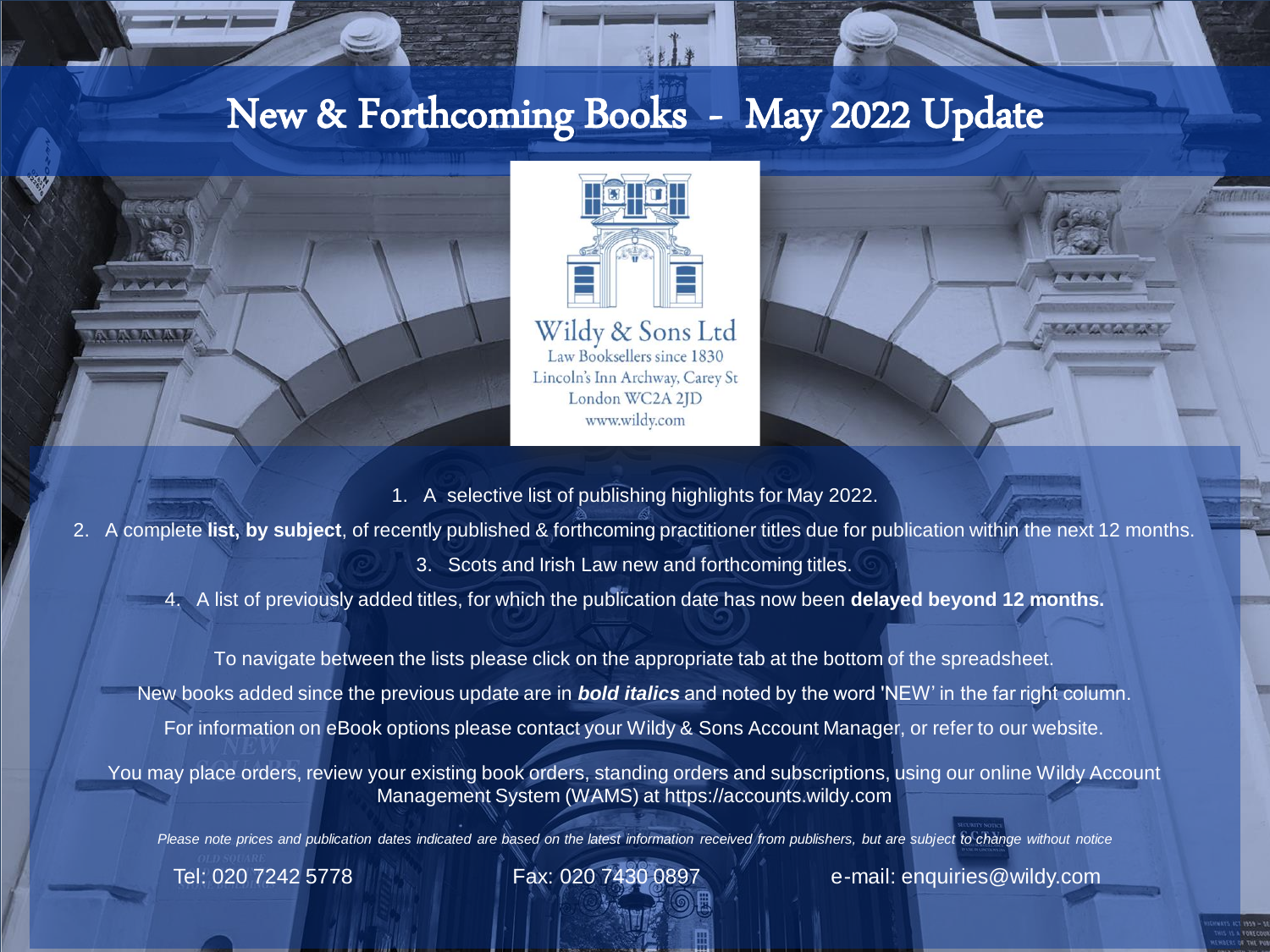## **Wildy & Sons New and Forthcoming Books - May 2022 Highlights**

| 9781913019570 | Extra-Contractual Recoveries for Construction and Engineering Work (2 Vols)   | Robert Fenwick Elliott                                                      | London Publishing Ptns     | <b>HB</b> | £195.00 | $May-22$ |            |
|---------------|-------------------------------------------------------------------------------|-----------------------------------------------------------------------------|----------------------------|-----------|---------|----------|------------|
| 9780414034181 | Keating on NEC 2ed                                                            | <b>Keating Chambers</b>                                                     | Sweet & Maxwell            | <b>HB</b> | £345.00 | $May-22$ |            |
| 9781292402772 | Constitutional and Administrative Law 18ed                                    | A W Bradley; K D Ewing; Christopher Knight                                  | Pearson Education          | <b>PB</b> | £39.99  | May-22   |            |
| 9780192848093 | Whistleblowing: Law and Practice 4ed                                          | Jeremy Lewis; John Bowers QC; et al                                         | <b>Oxford Univ Press</b>   | <b>HB</b> | £210.00 | May-22   | <b>PUB</b> |
| 9780414099951 | Oil and Gas Contracts: Principles & Practice 2ed                              | Peter Roberts                                                               | <b>Sweet &amp; Maxwell</b> | <b>HB</b> | £385.00 | $May-22$ |            |
| 9781784734909 | Family Court Practice 2022                                                    | Rt Hon Lord Wilson of Culworth (Editor-in-Chief)                            | Jordan Publishing          | <b>HB</b> | £669.00 | May-22   |            |
| 9781474321051 | Butterworths Insolvency Law Handbook 24ed                                     | Glen Davis; Marcus Haywood (Editors)                                        | LexisNexis Butterworths    | PB        | £252.99 | May-22   |            |
| 9781474320719 | Schaw Miller and Bailey: Personal Insolvency - Law and Practice 6ed           | David Mohyuddin QC; et al                                                   | LexisNexis Butterworths    | <b>HB</b> | £349.00 | May-22   |            |
| 9780414102378 | Sealy & Milman: Annotated Guide to the Insolvency Legislation 2022 Vol 1      | David Milman; Peter Bailey                                                  | Sweet & Maxwell            | PB        | £375.00 | May-22   |            |
| 9780414102385 | Sealy & Milman: Annotated Guide to the Insolvency Legislation 2022 Vol 2      | David Milman; Peter Bailey                                                  | Sweet & Maxwell            | PB        | £308.00 | $Mav-22$ |            |
| 9780414102392 | Sealy & Milman: Annotated Guide to the Insolvency Legislation 2022 Vols 1 & 2 | David Milman; Peter Bailey                                                  | Sweet & Maxwell            | <b>PB</b> | £505.00 | May-22   |            |
| 9780198728986 | Trade Marks and Competition Law                                               | Alison Firth; Jonathan Griffiths; Spyros Maniatis; Noal Oxford Univ Press   |                            | HB        | £95.00  | May-22   |            |
| 9789403545011 | Visser's Annotated European Patent Convention 2022                            | Peter de Lange; Andrew Rudge                                                | Kluwer Law Int'l           | <b>PB</b> | £92.00  | May-22   |            |
| 9781784461713 | Solicitors Disciplinary Tribunal 2ed                                          | Nigel West; Susanna Heley                                                   | Law Society Publishing     | <b>PB</b> | £145.00 | $Mav-22$ |            |
| 9781901614893 | Taxation of Charities and Nonprofit Organisations 13ed                        | James Kessler; Etienne Wong; Mary Ashley                                    | Key Haven                  | <b>PB</b> | £200.00 | May-22   |            |
| 9781509959433 | Tiley's Revenue Law 10ed                                                      | <b>Glen Loutzenhiser</b>                                                    | Hart Publishing            | <b>PB</b> | £74.99  | May-22   | <b>PUB</b> |
| 9781474320733 | Tolley's Orange Tax Handbook 2022-23                                          | Roderick Cordara QC (Consultant Editor)                                     | LexisNexis Tolley          | PB        | £275.00 | $Mav-22$ |            |
| 9781474320764 | Tolley's Yellow Tax Handbook 2022-23                                          | Roderick Cordara QC (Consultant Editor)                                     | LexisNexis Tolley          | PB        | £330.00 | May-22   |            |
| 9780414099708 | Gatley on Libel and Slander 13ed                                              | HH Judge Richard Parks QC; et al                                            | Sweet & Maxwell            | <b>HB</b> | £349.00 | $May-22$ |            |
| 9781784461904 | Inheritance Act Claims: A Practical Guide 3ed                                 | Miranda Allardice; Tracey Angus; Paul Hewitt; Peneld Law Society Publishing |                            | PB        | £95.00  | $May-22$ |            |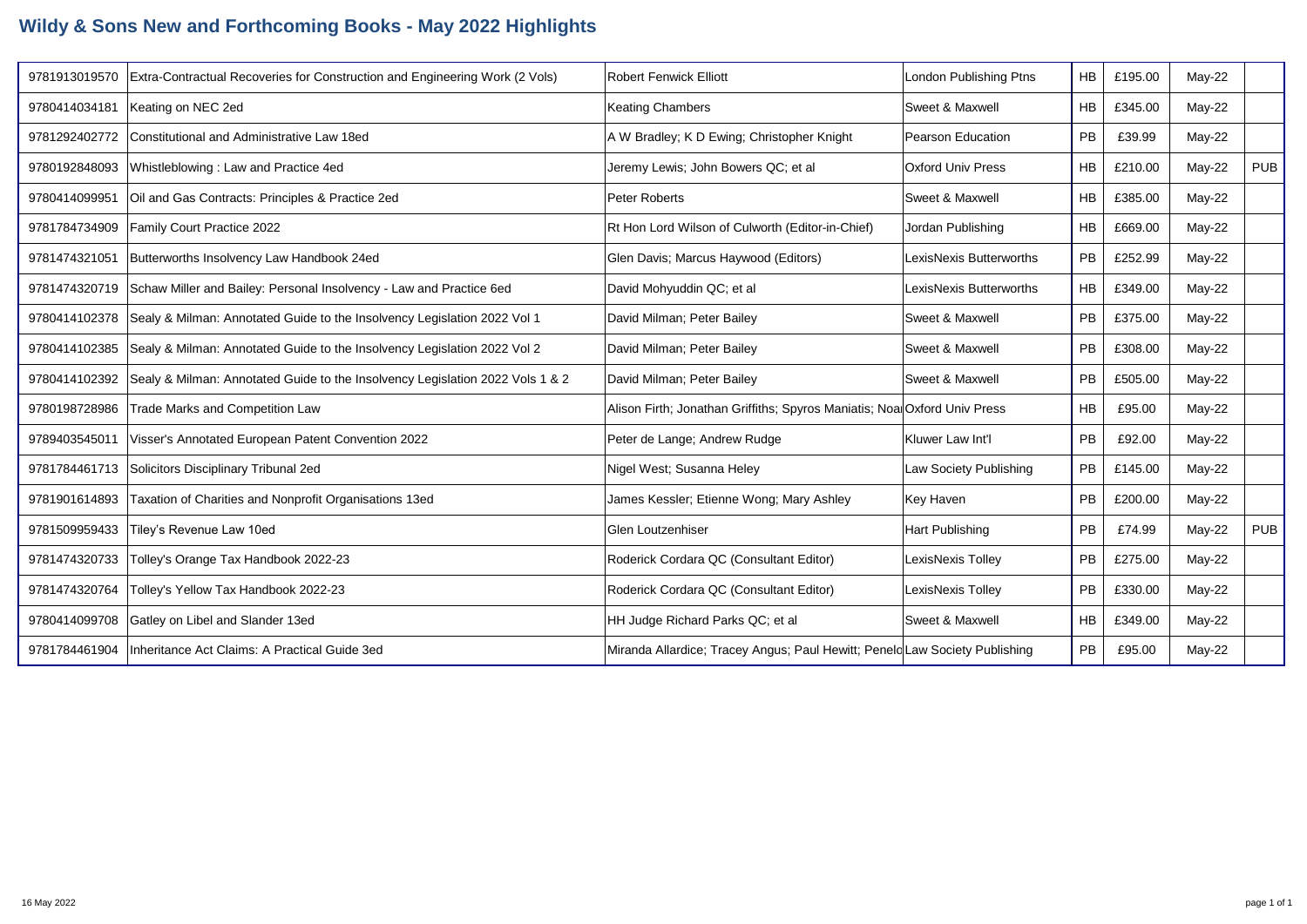|               | <b>Arbitration and Dispute Resolution</b>                                                                               |                                                                    |                                |           |         |               |            |
|---------------|-------------------------------------------------------------------------------------------------------------------------|--------------------------------------------------------------------|--------------------------------|-----------|---------|---------------|------------|
| 9780199676323 | Arbitration in France: Law and Practice                                                                                 | Guido Carducci                                                     | <b>Oxford Univ Press</b>       | <b>HB</b> | £165.00 | $Jan-23$      |            |
| 9781802201314 | Arbitration of Trust Disputes                                                                                           | Lucas Clover Alcolea                                               | <b>Edward Elgar</b>            | HB.       | £135.00 | May-22        |            |
| 9789403539256 | Collection of ICC Arbitral Awards 2016-2020                                                                             | Jean-Jacques Arnaldez; Yves Derains; Dominique T. Kluwer Law Int'l |                                | HB.       | £218.00 | Feb-22        | <b>PUB</b> |
| 9780414069350 | Commentary on the LCIA Arbitration Rules 2ed                                                                            | Shai Wade; Philip Clifford                                         | Sweet & Maxwell                | <b>HB</b> | £185.00 | Sep-22        |            |
| 9780198853169 | Guide to the HKIAC Arbitration Rules 2ed                                                                                | Michael J Moser; Chiann Bao                                        | <b>Oxford Univ Press</b>       | HB        | £150.00 | Mar-22        | <b>PUB</b> |
| 9789403543239 | Handbook of Evidence in International Commercial Arbitration: Key Issues and<br>Concepts                                | Franco Ferrari; Friedrich Rosenfeld                                | Kluwer Law Int'l               | <b>HB</b> | £154.00 | Apr-22        | <b>PUB</b> |
| 9783725582877 | IBA Rules of Evidence: Commentary on the IBA Rules on the Taking of Evidence in<br><b>International Arbitration 2ed</b> | Tobias Zuberbühler; et al                                          | Schulthess Juristische         | HB        | £195.00 | Mar-22        | <b>PUB</b> |
| 9781509923915 | Institutional Arbitration: Article by Article Commentary 2ed                                                            | Rolf A Schütze                                                     | Hart Publishing                | <b>HB</b> | £375.00 | Oct-22        |            |
| 9781509958993 | International and Domestic Arbitration in Switzerland 4ed                                                               | Dr Bernhard Berger; Prof Dr Franz Kellerhals                       | Hart Publishing                | <b>HB</b> | £350.00 | Feb-22        | <b>PUB</b> |
| 9781849463607 | International Arbitration in Germany: A Handbook                                                                        | Marcel Barth; Gerhard Wegen                                        | Hart Publishing                | HB.       | £200.00 | <b>Jul-22</b> |            |
| 9781405719629 | Mustill & Boyd: International Commercial Arbitration 3ed                                                                | Stewart Boyd; et al                                                | LexisNexis Butterworths        | HB        | £299.99 | Dec-22        |            |
| 9780414072732 | Russell on Arbitration 25ed                                                                                             | David St John Sutton; Judith Gill; Matthew Gearing                 | Sweet & Maxwell                | <b>HB</b> | £295.00 | Dec-22        |            |
| 9781108494281 | Schreuer's Commentary on the ICSID Convention 3ed (2 Vols)                                                              | Stephan W. Schill (General Editor)                                 | Cambridge Univ Press           | <b>HB</b> | £250.00 | Sep-22        |            |
|               | <b>Banking and Finance</b>                                                                                              |                                                                    |                                |           |         |               |            |
| 9781526519726 | Aircraft Financing 5ed                                                                                                  | Rob Murphy                                                         | <b>Bloomsbury Professional</b> | <b>PB</b> | £225.00 | Feb-22        | <b>PUB</b> |
| 9781784516826 | Banker's Remedy of Set-Off 4ed                                                                                          | Sheelagh McCraken                                                  | <b>Bloomsbury Professional</b> | <b>PB</b> | £260.00 | Jul-22        |            |
| 9780414099555 | Banking Litigation 5ed                                                                                                  | Gregory Mitchell; Charles Hewetson                                 | Sweet & Maxwell                | <b>HB</b> | £295.00 | Dec-22        |            |
| 9781474320993 | Butterworths Securities and Financial Services Law Handbook 23ed                                                        | Deborah Sabalot (Editor)                                           | LexisNexis Butterworths        | <b>PB</b> | £302.99 | Apr-22        | <b>PUB</b> |
| 9780414067233 | Chalmers and Guest on Bills of Exchange and Cheques 19ed                                                                | Simon Gleeson                                                      | Sweet & Maxwell                | <b>HB</b> | £325.00 | Sep-22        |            |
| 9781784734343 | Corporate Borrowing: Law and Practice 6ed                                                                               | <b>Geoffrey Fuller</b>                                             | Jordan Publishing              | HB        | £179.99 | Jun-22        |            |
| 9781800379947 | Data Governance in AI, FinTech and LegalTech: Law and Regulation in the Financial<br>Sector                             | Joseph Lee; Aline Darbellay (Editors)                              | <b>Edward Elgar</b>            | HB        | £110.00 | $May-22$      |            |
| 9780192846570 | Derivatives Regulation: Rules and Reasoning from Lehman to Covid                                                        | David Murphy                                                       | Oxford Univ Press              | HB        | £80.00  | Feb-22        | <b>PUB</b> |
| 9781509942114 | European Capital Markets Law 3ed                                                                                        | Rüdiger Veil                                                       | Hart Publishing                | <b>PB</b> | £54.99  | Mar-22        | <b>PUB</b> |
| 9781802205428 | Financial Regulation and Technology: A Compliance Guide                                                                 | lain Sheridan                                                      | <b>Edward Elgar</b>            | PB        | £85.00  | Feb-22        | <b>PUB</b> |
| 9781526501974 | Financial Services Regulation and Risk-based Compliance 3ed                                                             | Stuart Bazley; Andrew Haynes                                       | <b>Bloomsbury Professional</b> | PB        | £95.00  | Apr-23        |            |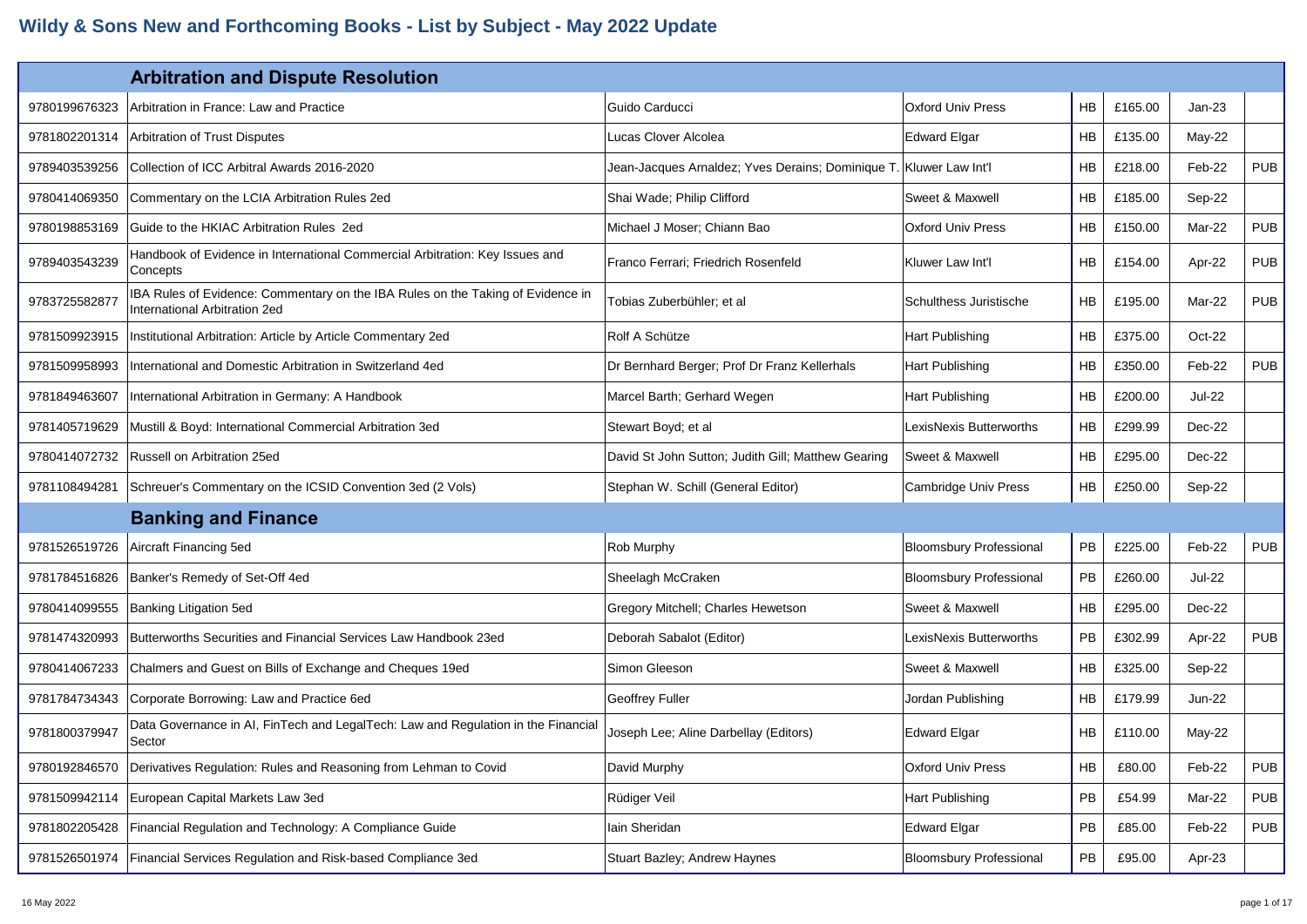| 9780414103894 | Goode and Gullifer on Legal Problems of Credit and Security 7ed                            | Louise Gullifer                                                    | Sweet & Maxwell                | <b>HB</b> | £209.00 | Sep-22        |            |
|---------------|--------------------------------------------------------------------------------------------|--------------------------------------------------------------------|--------------------------------|-----------|---------|---------------|------------|
| 9780414074514 | Law of Finance 3ed                                                                         | Alastair Hudson                                                    | Sweet & Maxwell                | PB        | £47.95  | Aug-22        |            |
| 9780414065697 | Law of Guarantees 8ed                                                                      | Geraldine Andrews; Richard Millett; John Robb                      | Sweet & Maxwell                | HB        | £329.00 | Dec-22        |            |
| 9780414103528 | Law of Private Equity Funds                                                                | Andrew Wylie                                                       | Sweet & Maxwell                | <b>HB</b> | £275.00 | <b>Jun-22</b> |            |
| 9780198868934 | Liability of Financial Supervisors and Resolution Authorities                              | Danny Busch; Christos Gortsos; Gerard McMeel QC (Oxford Univ Press |                                | HB        | £195.00 | <b>Jun-22</b> |            |
| 9780198804925 | Mann and Proctor on the Law of Money 8ed                                                   | <b>Charles Proctor</b>                                             | <b>Oxford Univ Press</b>       | HB        | £295.00 | <b>Jun-22</b> |            |
| 9781526509109 | Market Abuse and Insider Dealing 4ed                                                       | <b>Barry Rider</b>                                                 | <b>Bloomsbury Professional</b> | <b>HB</b> | £155.00 | Aug-22        |            |
| 9780198871095 | Market Abuse Regulation: Commentary and Annotated Guide 2ed                                | Marco Ventoruzzo; Sebastian Mock                                   | <b>Oxford Univ Press</b>       | <b>HB</b> | £195.00 | Mar-22        | <b>PUB</b> |
| 9780414103702 | Market Conduct for Investment Managers 2ed                                                 | David Berman                                                       | Sweet & Maxwell                | HB        | £99.00  | May-22        |            |
| 9781839107979 | Payment Services: Law and Practice                                                         | John Casanova; Max Savoie (Editors)                                | <b>Edward Elgar</b>            | HB        | £155.00 | Feb-22        | <b>PUB</b> |
| 9780414102255 | Practitioner's Guide to the Law and Regulation of Market Abuse 3ed                         | Karen Anderson; Andrew Procter                                     | Sweet & Maxwell                | <b>HB</b> | £195.00 | Aug-22        |            |
| 9789403535128 | Regulating Hedge Funds in the EU                                                           | <b>Alexandros Seretakis</b>                                        | Kluwer Law Int'l               | <b>HB</b> | £99.00  | Feb-22        | <b>PUB</b> |
| 9780414052581 | Rowlatt on Principal and Surety 7ed                                                        | Gabriel Moss QC; David Marks QC                                    | Sweet & Maxwell                | HB        | £239.00 | Dec-22        |            |
| 9781787425149 | Secured Finance Transactions: Taking Security, Deal Structures and Emerging<br>Markets 2ed | Dominic Griffiths (Consultant Editor)                              | Globe Law & Business           | <b>HB</b> | £165.00 | Mar-22        | <b>PUB</b> |
| 9780414068049 | Securities Law 3ed                                                                         | Alastair Hudson                                                    | Sweet & Maxwell                | <b>HB</b> | £260.00 | Dec-22        |            |
| 9780192855510 | <b>Transnational Securities Law 2ed</b>                                                    | Thomas Keijser (Editor)                                            | <b>Oxford Univ Press</b>       | HB        | £195.00 | Mar-22        | <b>PUB</b> |
|               | <b>Building and Construction Law</b>                                                       |                                                                    |                                |           |         |               |            |
| 9780367774233 | Building Regulations in Brief 10ed                                                         | Ray Tricker; Samantha Alford                                       | Routledge                      | PB        | £39.99  | May-22        |            |
| 9781138945470 | Construction Law International: An Overview                                                | Wolfgang Breyer                                                    | Informa Law                    | HB        | £250.00 | Dec-22        |            |
| 9780414087071 | Construction Professional Indemnity Insurance 2ed                                          | Paul Reed                                                          | Sweet & Maxwell                | <b>HB</b> | £315.00 | Sep-22        |            |
| 9781032074290 | Contracts for Infrastructure Projects: An International Guide to Application               | Philip Loots; Donald Charrett                                      | Informa Law                    | HB        | £200.00 | $May-22$      |            |
| 9781913019570 | <b>Extra-Contractual Recoveries for Construction and Engineering Work (2 Vols)</b>         | <b>Robert Fenwick Elliott</b>                                      | <b>London Publishing Ptns</b>  | $H$ $B$   | £195.00 | $May-22$      | <b>NEW</b> |
|               | 9789403520605   FIDIC Red Book Contract: An International Clause-by-Clause Commentary      | Christopher Seppälä                                                | Kluwer Law Int'l               | <b>HB</b> | £229.00 | Jul-22        |            |
| 9780414034181 | Keating on NEC 2ed                                                                         | <b>Keating Chambers</b>                                            | Sweet & Maxwell                | HB        | £345.00 | May-22        |            |
|               | <b>Company and Commercial Law</b>                                                          |                                                                    |                                |           |         |               |            |
| 9780192856197 | Agency: Law and Principles 4ed                                                             | Roderick Munday                                                    | Oxford Univ Press              | HB        | £125.00 | Feb-22        | <b>PUB</b> |
| 9781526516121 | Beswick and Wine: Buying and Selling Private Companies and Businesses 11ed                 | Susan Singleton                                                    | <b>Bloomsbury Professional</b> | PB        | £155.00 | <b>Jun-22</b> |            |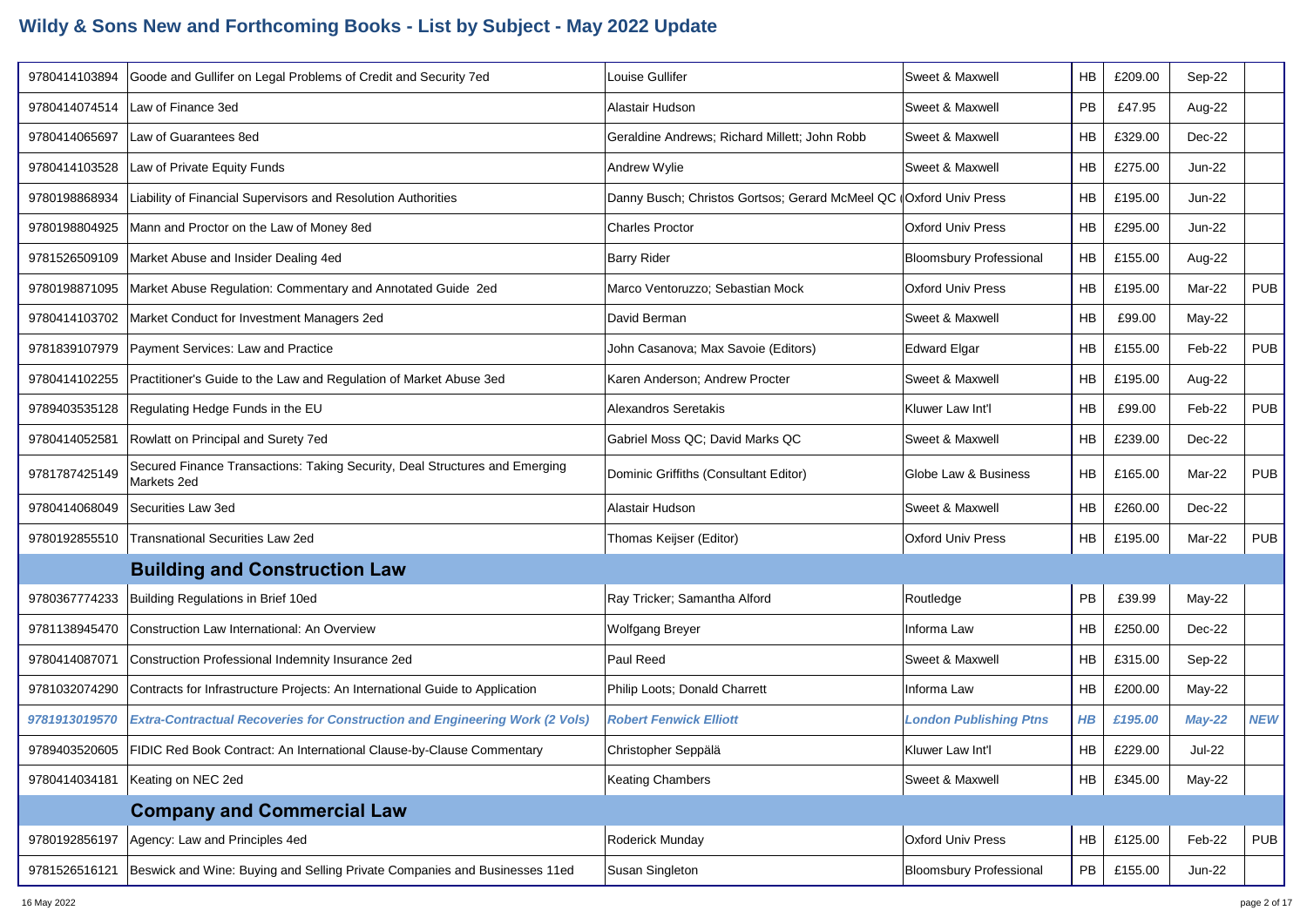| 9781474320924 | Butterworths Company Law Handbook 36ed                                    | Brenda Hannigan                                                 | LexisNexis Butterworths         | PB        | £252.99 | Aug-22        |            |
|---------------|---------------------------------------------------------------------------|-----------------------------------------------------------------|---------------------------------|-----------|---------|---------------|------------|
| 9781526519085 | Buying and Selling Insolvent Companies and Businesses 3ed                 | Ken Titchen; Susan Singleton                                    | <b>Bloomsbury Professional</b>  | <b>PB</b> | £125.00 | Aug-22        |            |
| 9781526515599 | Company Law Handbook: The Fundamentals                                    | Saleem Sheikh                                                   | <b>Bloomsbury Professional</b>  | PB        | £99.00  | Mar-22        | <b>PUB</b> |
| 9781509941353 | Corporate Attribution in Private Law                                      | <b>Rachel Leow</b>                                              | Hart Publishing                 | HB        | £85.00  | Feb-22        | <b>PUB</b> |
| 9781787428362 | Directors' Liability and Indemnification: A Global Guide 4ed              | <b>Edward Smerdon</b>                                           | <b>Globe Law &amp; Business</b> | $H$ $B$   | £235.00 | <b>Oct-22</b> | <b>NEW</b> |
| 9781839109225 | Dissolution and Restoration of Companies                                  | Andrew Keay                                                     | <b>Edward Elgar</b>             | HB        | £125.00 | Sep-22        |            |
| 9781526520364 | Doing Business After Brexit 2ed                                           | Helen Wong MBE                                                  | <b>Bloomsbury Professional</b>  | <b>PB</b> | £85.00  | Mar-22        | <b>PUB</b> |
| 9781405718813 | Gough: Company Charges 3ed                                                | Simon Firth (General Editor)                                    | LexisNexis Butterworths         | <b>HB</b> | £379.99 | Dec-22        |            |
| 9781526516459 | Limited Liability Partnerships Handbook 4ed                               | Dechert LLP                                                     | <b>Bloomsbury Professional</b>  | PB        | £95.00  | <b>Nov-22</b> |            |
| 9780414092051 | Lindley & Banks on Partnership 21ed                                       | Roderick l'Anson Banks                                          | Sweet & Maxwell                 | HB        | £415.00 | $Dec-22$      |            |
| 9781474307048 | Restructuring Law and Practice 3ed                                        | Chris Howard; Presley Warner; Chris Beatty                      | LexisNexis Butterworths         | HB        | £329.99 | Mar-22        | <b>PUB</b> |
| 9781526519979 | Shareholder Actions 3ed                                                   | Andrew Charman; Johan Du Toit SC                                | <b>Bloomsbury Professional</b>  | <b>HB</b> | £180.00 | Feb-22        | <b>PUB</b> |
| 9780198754374 | Shareholder Activism                                                      | <b>Catherine Roberts</b>                                        | <b>Oxford Univ Press</b>        | <b>HB</b> | £155.00 | Sep-22        |            |
| 9781474320917 | <b>Tolley's Company Law Handbook 30ed</b>                                 | <b>Emma Manuel Szelepet</b>                                     | <b>LexisNexis Tolley</b>        | PB        | £249.99 | <b>Nov-22</b> | <b>NEW</b> |
| 9781474320962 | <b>Tolley's Company Secretary's Handbook 32ed</b>                         | <b>Philip Rutherford</b>                                        | <b>LexisNexis Tolley</b>        | PB        | £249.99 | <b>Nov-22</b> | <b>NEW</b> |
|               | <b>Competition Law</b>                                                    |                                                                 |                                 |           |         |               |            |
| 9781474320955 | <b>Butterworths Competition Law Handbook 28ed</b>                         | Antonio Bavasso; Anna Battersby (Editors)                       | <b>LexisNexis Butterworths</b>  | PB        | £302.99 | <b>Dec-22</b> | <b>NEW</b> |
| 9789403544410 | Directory of EU Case Law on State Aids 4ed                                | René Barents                                                    | Kluwer Law Int'l                | <b>HB</b> | £228.00 | <b>Jul-22</b> |            |
| 9780198722977 | EU Competition Law and Economic Evidence                                  | Ioannis Lianos                                                  | <b>Oxford Univ Press</b>        | HB        | £145.00 | Dec-22        |            |
| 9789491673009 | <b>EU Competition Law Volume VI: Vertical Restraints</b>                  | Mario Siragusa; Gianluca Faella                                 | <b>Edward Elgar</b>             | HB        | £245.00 | Dec-22        |            |
| 9789077644348 | EU Competition Law Volume VIII: EU Competition Law and Fundamental Rights | Francisco Enrique Gonzalez-Diaz; Ben Holles de Pey Edward Elgar |                                 | HB        | £245.00 | Dec-22        |            |
| 9781108839310 | Joint and Several Liability in EU Competition Law                         | Katarzyna Sadrak                                                | Cambridge Univ Press            | HB        | £85.00  | Aug-22        |            |
| 9780198726067 | Technology Transfer and EU Competition Rules 2ed                          | Steven D Anderman; John Kallaugher                              | <b>Oxford Univ Press</b>        | <b>HB</b> | £125.00 | Sep-22        |            |
|               | <b>Constitutional &amp; Administrative Law</b>                            |                                                                 |                                 |           |         |               |            |
| 9781292402772 | <b>Constitutional and Administrative Law 18ed</b>                         | A W Bradley; K D Ewing; Christopher Knight                      | <b>Pearson Education</b>        | PB        | £39.99  | $May-22$      | <b>NEW</b> |
| 9781913648473 | Discrimination in Public Law                                              | Adam Straw QC                                                   | Legal Action Group              | <b>PB</b> | £50.00  | Feb-22        | <b>PUB</b> |
|               | <b>Contract Law</b>                                                       |                                                                 |                                 |           |         |               |            |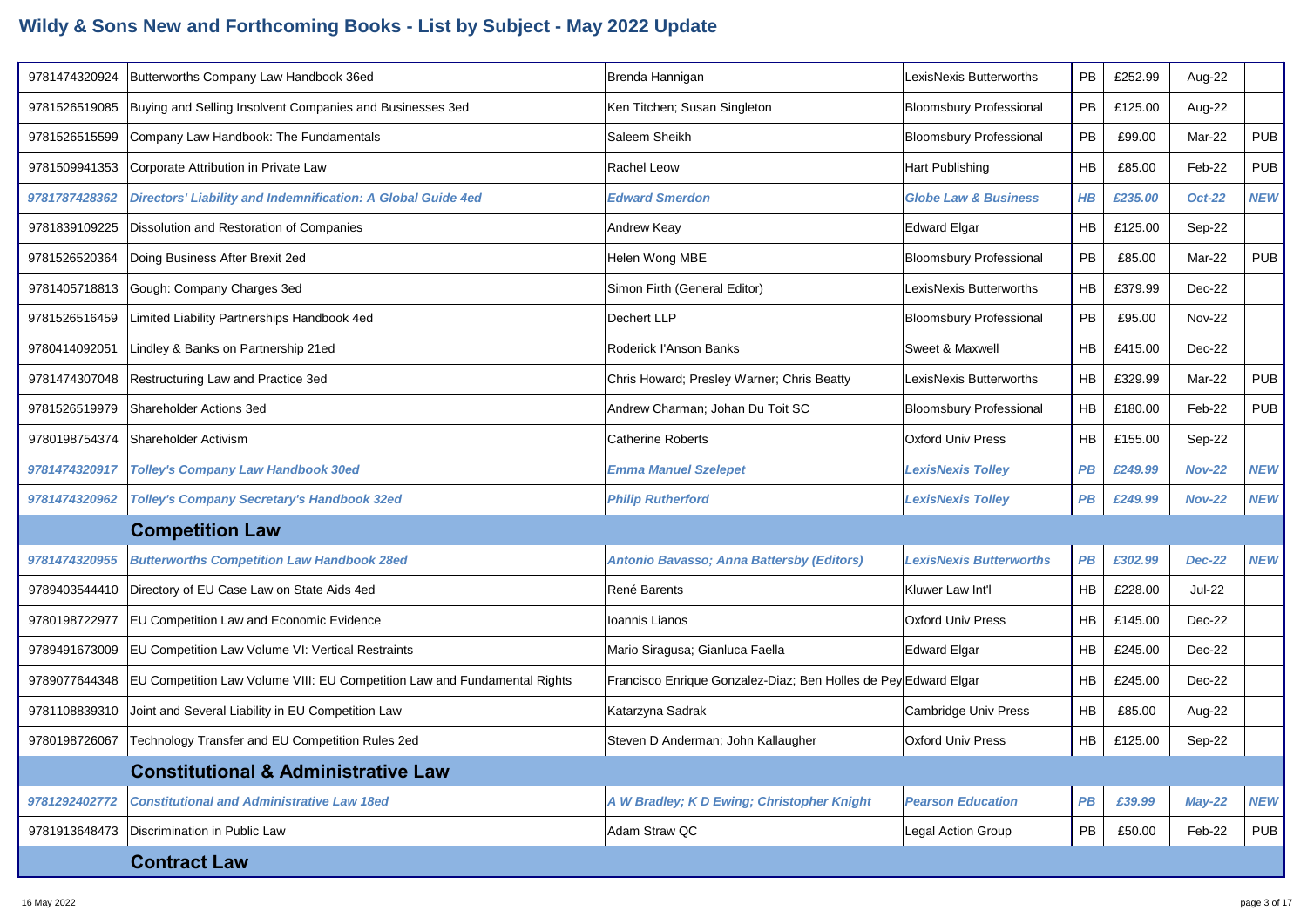| 9781509950683 |                                                                                                       |                                                   |                                |           |         |               |            |
|---------------|-------------------------------------------------------------------------------------------------------|---------------------------------------------------|--------------------------------|-----------|---------|---------------|------------|
|               | <b>Contracting and Contract Law in the Age of Artificial Intelligence</b>                             | Martin Ebers; Cristina Poncibò; Mimi Zou          | <b>Hart Publishing</b>         | $H$ $B$   | £85.00  | <b>Jun-22</b> | <b>NEW</b> |
| 9781032131764 | Contractual Estoppel 2ed                                                                              | Alexander Trukhtanov                              | Informa Law                    | <b>HB</b> | £250.00 | Apr-22        | <b>PUB</b> |
| 9781526517241 | Drafting and Negotiating Commercial Contracts 5ed                                                     | Mark Anderson; Victor Warner                      | <b>Bloomsbury Professional</b> | <b>HB</b> | £165.00 | Oct-22        |            |
| 9781526517111 | Force Majeure and Frustration in Commercial Contracts                                                 | Ben Symons; Joseph Dalby                          | <b>Bloomsbury Professional</b> | HB        | £195.00 | Apr-22        | <b>PUB</b> |
| 9780198809548 | International Commercial Contracts: Law and Practice                                                  | Petra Butler (Editor)                             | <b>Oxford Univ Press</b>       | HB        | £175.00 | Dec-22        |            |
| 9781474323291 | Law of Contract 7ed                                                                                   | Prof Roger Halson (General Editor)                | LexisNexis Butterworths        | HB        | £389.99 | <b>Nov-22</b> |            |
| 9781509951253 | Law of Contract Damages 3ed                                                                           | Adam Karmer QC                                    | Hart Publishing                | <b>HB</b> | £160.00 | <b>Jun-22</b> |            |
| 9781526503718 | Macdonald's Exemption Clauses and Unfair Terms 3ed                                                    | Mark Anderson; Victor Warner                      | <b>Bloomsbury Professional</b> | HB        | £275.00 | Apr-22        | <b>PUB</b> |
| 9780414089235 | Misrepresentation, Mistake and Non-Disclosure 6ed                                                     | John Cartwright                                   | Sweet & Maxwell                | PB        | £305.00 | Aug-22        |            |
| 9780414077737 | Rectification: The Modern Law and Practice Governing Claims for Rectification for<br>Mistake 3ed      | HH Judge David Hodge QC                           | Sweet & Maxwell                | HB        | £245.00 | Dec-22        |            |
| 9781839102271 | Research Handbook on Contract Design                                                                  | Marcelo Corrales Compagnucci; et al (Editors)     | <b>Edward Elgar</b>            | HB        | £200.00 | May-22        | <b>PUB</b> |
| 9780192858467 | Smart Legal Contracts: Computable Law in Theory and Practice                                          | Jason Allen; Peter Hunn                           | <b>Oxford Univ Press</b>       | HB        | £95.00  | Apr-22        | <b>PUB</b> |
|               | <b>Criminal Law and Procedure</b>                                                                     |                                                   |                                |           |         |               |            |
| 9781526515162 | Abuse of Process in Criminal Proceedings 5ed                                                          | David Young                                       | <b>Bloomsbury Professional</b> | <b>PB</b> | £90.00  | Feb-22        | <b>PUB</b> |
| 9781474320726 | <b>Anthony and Berryman Magistrates' Court Guide 2023</b>                                             | <b>Adrian Turner</b>                              | <b>LexisNexis Butterworths</b> | PB        | £200.99 | <b>Dec-22</b> | <b>NEW</b> |
| 9780414104525 |                                                                                                       |                                                   |                                |           |         |               |            |
|               | <b>Archbold Magistrates' Courts Criminal Practice 2023</b>                                            | <b>Stephen Leake (Editor)</b>                     | <b>Sweet &amp; Maxwell</b>     | $H$ $B$   | £199.00 | <b>Oct-22</b> | <b>NEW</b> |
| 9780192897381 | Ashworth's Principles of Criminal Law 10ed                                                            | Jeremy Horder                                     | <b>Oxford Univ Press</b>       | <b>PB</b> | £39.99  | Apr-22        | <b>PUB</b> |
| 9781474323017 | Banks on Sentence 2022                                                                                | Harry O'Sullivan                                  | LexisNexis Butterworths        | PB        | £159.99 | Apr-22        | <b>PUB</b> |
| 9781474321082 | Butterworths Stone's Justices' Manual 2022 (inc CD)                                                   | Adrian Turner; Amanda Kelly; et al (Editors)      | LexisNexis Butterworths        | HB        | £989.99 | <b>Jun-22</b> |            |
| 9781032208039 | Conducting Interviews with Child Victims of Abuse and Witnesses of Crime: A<br><b>Practical Guide</b> | Mireille Cyr                                      | Routledge                      | <b>PB</b> | £29.99  | Feb-22        | <b>PUB</b> |
| 9781784514235 | Confiscation Law Handbook 2ed                                                                         | Adrian Eissa                                      | <b>Bloomsbury Professional</b> | <b>PB</b> | £90.00  | Dec-22        |            |
| 9780367197353 | Domestic Abuse, Victims and the Law                                                                   | Mandy Burton                                      | Routledge                      | HB        | £120.00 | Aug-22        |            |
| 9780367549787 | Law Relating to Financial Crime in the UK 3ed                                                         | Karen Harrison; Nicholas Ryder                    | Routledge                      | PB        | £34.99  | Mar-22        | <b>PUB</b> |
| 9781526521859 | Practical Approach to Road Traffic Law                                                                | Susan Cavender; Alistair Heggarty; Caighli Taylor | <b>Bloomsbury Professional</b> | PB        | £70.00  | Oct-22        |            |
| 9780414108851 | <b>Sentencing Principles, Procedure and Practice 2023</b>                                             | Lyndon Harris; Sebastian Walker                   | <b>Sweet &amp; Maxwell</b>     | $H$ $B$   | £99.00  | <b>Nov-22</b> | <b>NEW</b> |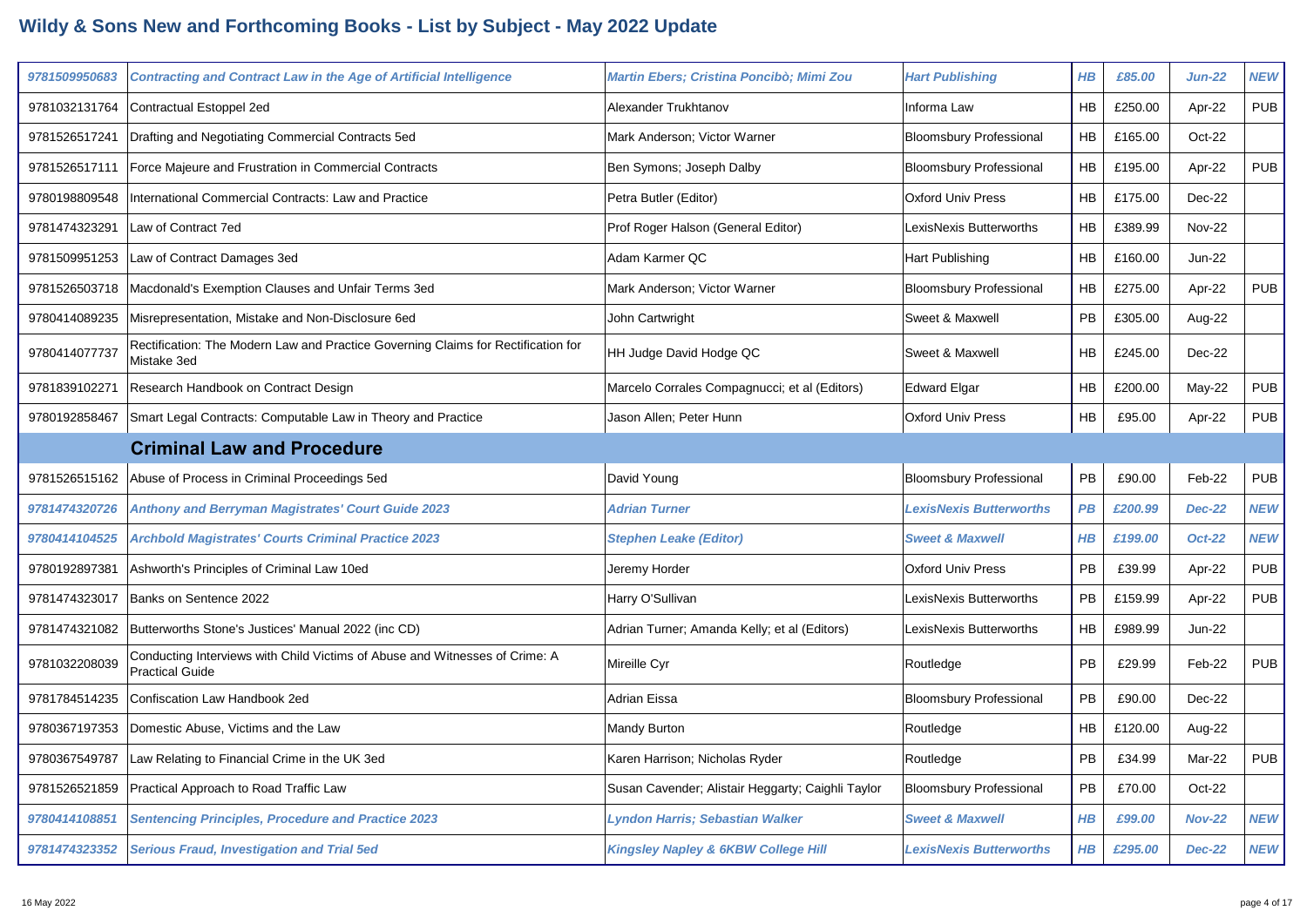| 9780414104785 | Zander on PACE: The Police and Criminal Evidence Act 1984 9ed                                                              | Professor Michael Zander                       | Sweet & Maxwell                 | <b>PB</b> | £85.00  | Oct-22        |            |
|---------------|----------------------------------------------------------------------------------------------------------------------------|------------------------------------------------|---------------------------------|-----------|---------|---------------|------------|
|               | <b>Data Protection Law</b>                                                                                                 |                                                |                                 |           |         |               |            |
| 9781800371675 | Research Handbook on EU Data Protection Law                                                                                | Eleni Kosta; Ronald Leenes; et al (Editors)    | <b>Edward Elgar</b>             | <b>HB</b> | £240.00 | Apr-22        | <b>PUB</b> |
| 9781786438508 | Research Handbook on Privacy and Data Protection Law: Values, Norms and Global<br>Politics                                 | Gloria González Fuster; et al (Editors)        | <b>Edward Elgar</b>             | <b>HB</b> | £205.00 | Mar-22        | <b>PUB</b> |
| 9781526521934 | Right to be Forgotten 2ed                                                                                                  | Paul Lambert                                   | <b>Bloomsbury Professional</b>  | <b>HB</b> | £180.00 | <b>Jun-22</b> |            |
| 9781784461935 | UK General Data Protection Regulation: A Guide to the Law                                                                  | James Castro-Edwards                           | Law Society Publishing          | PB        | £65.00  | Feb-22        | <b>PUB</b> |
|               | <b>Employment and Pensions Law</b>                                                                                         |                                                |                                 |           |         |               |            |
| 9781474320979 | Butterworths Employment Law Handbook 30ed                                                                                  | Peter Wallington QC (Editor)                   | LexisNexis Butterworths         | <b>PB</b> | £252.99 | <b>Jun-22</b> |            |
| Z000050888828 | Butterworths Employment Law Handbook 30ed + Tolley's Employment Handbook<br>36ed Bundle Set                                |                                                | LexisNexis Butterworths         | PB.       | £405.99 | Jun-22        |            |
| 9781999633042 | Discrimination: A Guide to the Relevant Case Law 35ed                                                                      | Michael Rubenstein                             | Michael Rubenstein              | PB.       | £150.00 | Feb-22        | <b>PUB</b> |
| 9781838439019 | <b>Employment Tribunal Remedies Handbook 2022-23</b>                                                                       | <b>Benjamin Gray (Editor)</b>                  | <b>Bath Publishing</b>          | <b>PB</b> | £50.00  | <b>Jul-22</b> | <b>NEW</b> |
| 9780414088757 | IDS: Continuity of Employment 2022                                                                                         | IDS Employment Law Brief Team                  | Sweet & Maxwell                 | <b>PB</b> | £285.00 | Mar-22        | <b>PUB</b> |
| 9780192843517 | Law of TUPE Transfers 3ed                                                                                                  | Charles Wynn-Evans                             | <b>Oxford Univ Press</b>        | <b>HB</b> | £150.00 | Feb-22        | <b>PUB</b> |
| 9781526522702 | Practitioner's Guide to Correcting Mistakes in Pension Schemes                                                             | Paul Newman QC                                 | <b>Bloomsbury Professional</b>  | PB        | £120.00 | Mar-22        | <b>PUB</b> |
| 9780754558408 | Tolley's Employment Handbook 36ed                                                                                          | Sean Jones QC (General Editor)                 | LexisNexis Tolley               | PB.       | £252.99 | Jun-22        |            |
| 9781474321020 | Tolley's Health and Safety at Work Handbook 2022-23                                                                        |                                                | <b>LexisNexis Tolley</b>        | <b>PB</b> | £249.99 | <b>Nov-22</b> | <b>NEW</b> |
| 9781474320474 | Unfair Dismissal: A Guide to the Relevant Case Law 40ed                                                                    | <b>LN Editorial Staff</b>                      | LexisNexis Butterworths         | PB        | £239.99 | Apr-22        | <b>PUB</b> |
| 9780192848093 | Whistleblowing: Law and Practice 4ed                                                                                       | Jeremy Lewis; John Bowers QC; et al            | <b>Oxford Univ Press</b>        | <b>HB</b> | £210.00 | $May-22$      | <b>PUB</b> |
|               | <b>Energy &amp; Natural Resources Law</b>                                                                                  |                                                |                                 |           |         |               |            |
| 9789491673269 | EU Energy Law Volume IX: European External Energy Law and Policy                                                           | Dirk Buschle                                   | <b>Edward Elgar</b>             | <b>HB</b> | £236.00 | Dec-22        |            |
| 9789077644218 | EU Energy Law Volume X: Insider Trading and Market Manipulation in the European<br><b>Wholesale Energy Markets - REMIT</b> | John Ratliff; Roberto Grasso                   | <b>Edward Elgar</b>             | <b>HB</b> | £236.00 | Dec-22        |            |
| 9781787428102 | <b>Intellectual Property in the Energy Sector</b>                                                                          | <b>Jon Moorhouse</b>                           | <b>Globe Law &amp; Business</b> | <b>PB</b> | £95.00  | <b>Jun-22</b> | <b>NEW</b> |
| 9781787424388 | Joint Operating Agreements: A Comparison Between the IOC and NOC Perspectives<br>2ed                                       | Eduardo G Pereira; Anna Ovcharova ; Reg Fowler | Globe Law & Business            | HB        | £165.00 | Feb-22        | <b>PUB</b> |
| 9780414091207 | Law of Nuclear Energy 3ed                                                                                                  | Helen Cook                                     | Sweet & Maxwell                 | HB        | £265.00 | <b>Jul-22</b> |            |
| 9780414099951 | Oil and Gas Contracts: Principles & Practice 2ed                                                                           | Peter Roberts                                  | Sweet & Maxwell                 | HB        | £385.00 | May-22        |            |
| 9780414070707 | Oil and Gas Production Contracts 2ed                                                                                       | Anthony Jennings                               | Sweet & Maxwell                 | HB        | £350.00 | Aug-22        |            |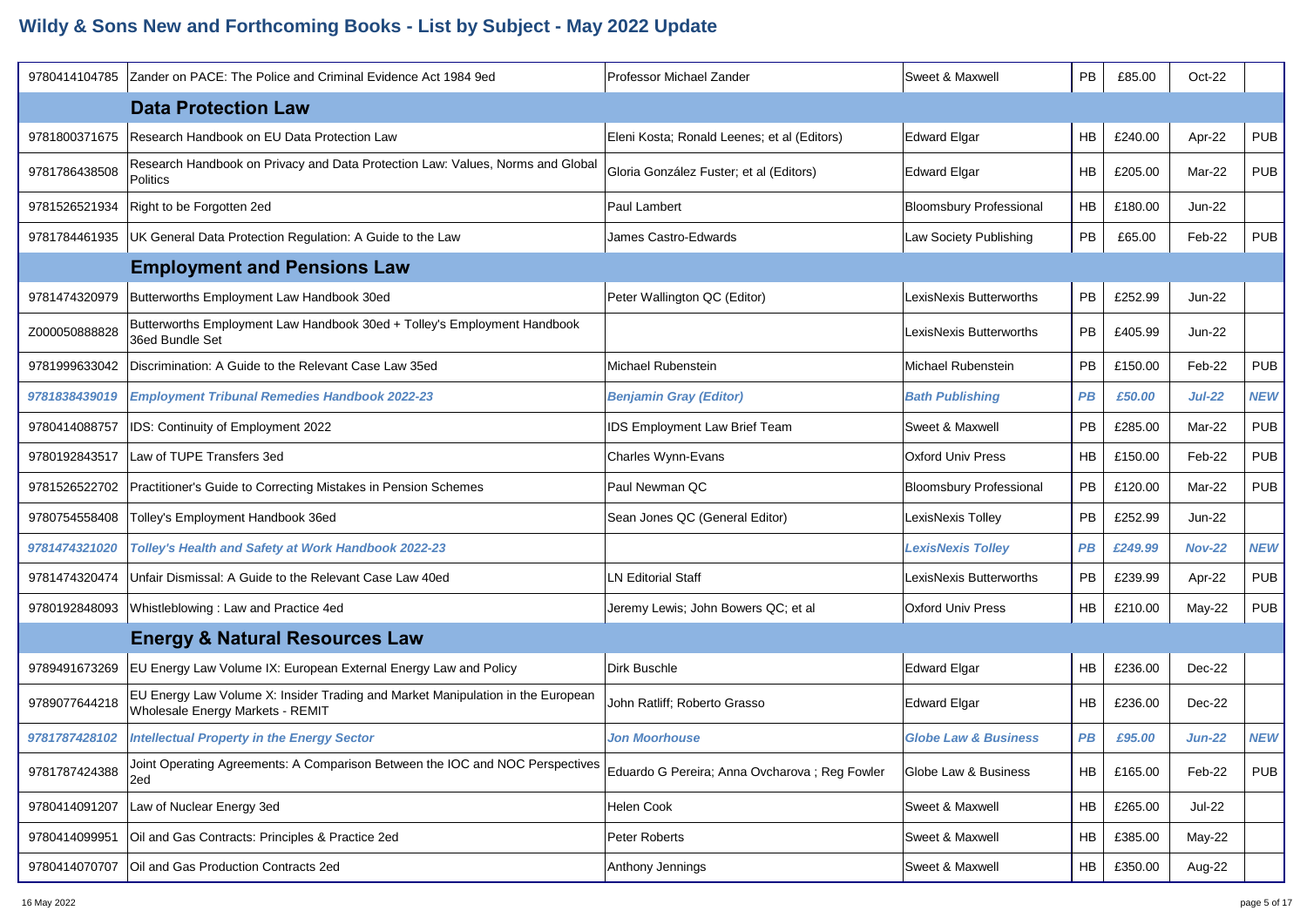|               | <b>Environment and Planning Law</b>                                                                          |                                                                          |                                |           |         |               |            |
|---------------|--------------------------------------------------------------------------------------------------------------|--------------------------------------------------------------------------|--------------------------------|-----------|---------|---------------|------------|
| 9781509951024 | Environment Act 2021: Text, Guide and Analysis                                                               | Christopher Badger; Richard Macrory Hon QC                               | Hart Publishing                | HB        | £120.00 | <b>Jun-22</b> |            |
| 9781526517036 | Environmental Principles and Governance: Environment Act 2020                                                | <b>Francis Taylor Building</b>                                           | <b>Bloomsbury Professional</b> | PB        | £95.00  | Mar-23        |            |
| 9780198707622 | International Law and the Protection of Forests                                                              | Catherine Mackenzie                                                      | <b>Oxford Univ Press</b>       | HB        | £70.00  | Mar-23        |            |
| 9781138915169 | International Natural Resources Law                                                                          | Malgosia Fitzmaurice; Ricardo Pereira; Panos Merko Routledge             |                                | PB        | £39.99  | <b>Nov-22</b> |            |
| 9781526518835 | Law of Compulsory Purchase 4ed                                                                               | Guy Roots; Richard Honey; Robert Fookes; James P(Bloomsbury Professional |                                | HB        | £175.00 | Mar-22        | <b>PUB</b> |
| 9780414103009 | Law of Trees, Forests and Hedges 3ed                                                                         | Charles Mynors; Stephanie Hall; Elizabeth Nicholls                       | Sweet & Maxwell                | HB        | £195.00 | Oct-22        |            |
| 9781526524898 | National Infrastructure Planning Handbook 2022                                                               | <b>Michael Humphries</b>                                                 | <b>Bloomsbury Professional</b> | PB        | £110.00 | <b>Jul-22</b> |            |
| 9781838439026 | <b>Practice Guide to Permitted Change of Use under the General Permitted</b><br><b>Development Order 4ed</b> | Martin Goodall; Alistair Mills; David Evans                              | <b>Bath Publishing</b>         | PB        | £75.00  | Apr-22        | <b>NEW</b> |
| 9781526518996 | Water and Waste Regulation                                                                                   | Louise Smail                                                             | <b>Bloomsbury Professional</b> | PB        | £145.00 | Aug-22        |            |
|               | <b>EU and European Law</b>                                                                                   |                                                                          |                                |           |         |               |            |
| 9789403544113 | Agricultural Law of the EU 2ed                                                                               | René Barents                                                             | Kluwer Law Int'l               | HB        | £185.00 | May-22        |            |
| 9781789908169 | Brussels I Bis: A Commentary on Regulation (EU) No 1215/2012                                                 | Marta Requejo Isidro (Editor)                                            | <b>Edward Elgar</b>            | HB        | £275.00 | Mar-22        | <b>PUB</b> |
| 9781509959747 | <b>Enforcement of EU Financial Law</b>                                                                       | Jan Crijns; Matthias Haentjens; Rijnhard Haentjen Hart Publishing        |                                | $H$ $B$   | £90.00  | $Jun-22$      | <b>NEW</b> |
| 9780192896513 | Foundations of European Union Law 9ed                                                                        | Takis Tridimas                                                           | <b>Oxford Univ Press</b>       | PB        | £39.99  | <b>Jun-22</b> |            |
| 9781526519764 | Lasok's European Court Practice and Procedure 4ed                                                            | K P E Lasok QC                                                           | <b>Bloomsbury Professional</b> | <b>HB</b> | £350.00 | May-22        | <b>PUB</b> |
| 9780192857880 | Substantive Law of the EU: The Four Freedoms 7ed                                                             | <b>Catherine Barnard</b>                                                 | <b>Oxford Univ Press</b>       | <b>PB</b> | £39.99  | Aug-22        |            |
| 9781800880290 | The European Account Preservation Order: A Commentary on Regulation (EU) No<br>655/2014                      | Elena D'Alessandro; Fernando Gascón Inchausti (Edi Edward Elgar          |                                | <b>HB</b> | £175.00 | <b>Jun-22</b> |            |
|               | <b>Evidence</b>                                                                                              |                                                                          |                                |           |         |               |            |
| 9780192855930 | Modern Law of Evidence 14ed                                                                                  | Adrian Keane; Paul McKeown                                               | <b>Oxford Univ Press</b>       | <b>PB</b> | £39.99  | Mar-22        | <b>PUB</b> |
|               | <b>Family and Welfare Law</b>                                                                                |                                                                          |                                |           |         |               |            |
| 9781526522542 | 1KBW on Enforcement in Financial Remedy Proceedings                                                          | Richard Harrison QC; et al                                               | <b>Bloomsbury Professional</b> | PB        | £90.00  | <b>Nov-22</b> |            |
| 9781526524317 | Blomfield & Brooks: Practical Guide to Family Proceedings 7ed                                                | District Judge Christopher Simmonds                                      | <b>Bloomsbury Professional</b> | PB        | £120.00 | Aug-22        |            |
| 9781526502209 | Child Migration: International Family and Immigration Laws                                                   | Kathryn Cronin; Jemma Dally                                              | <b>Bloomsbury Professional</b> | <b>HB</b> | £110.00 | Oct-22        |            |
| 9781910715901 | Child Support Handbook 2022-23                                                                               | <b>Child Poverty Action Group</b>                                        | <b>CPAG</b>                    | PB        | £45.00  | <b>Jul-22</b> |            |
| 9781399917308 | Disability Rights Handbook 2022-23                                                                           | Disability Rights UK                                                     | Disability Rights UK           | PB        | £39.00  | Apr-22        | <b>PUB</b> |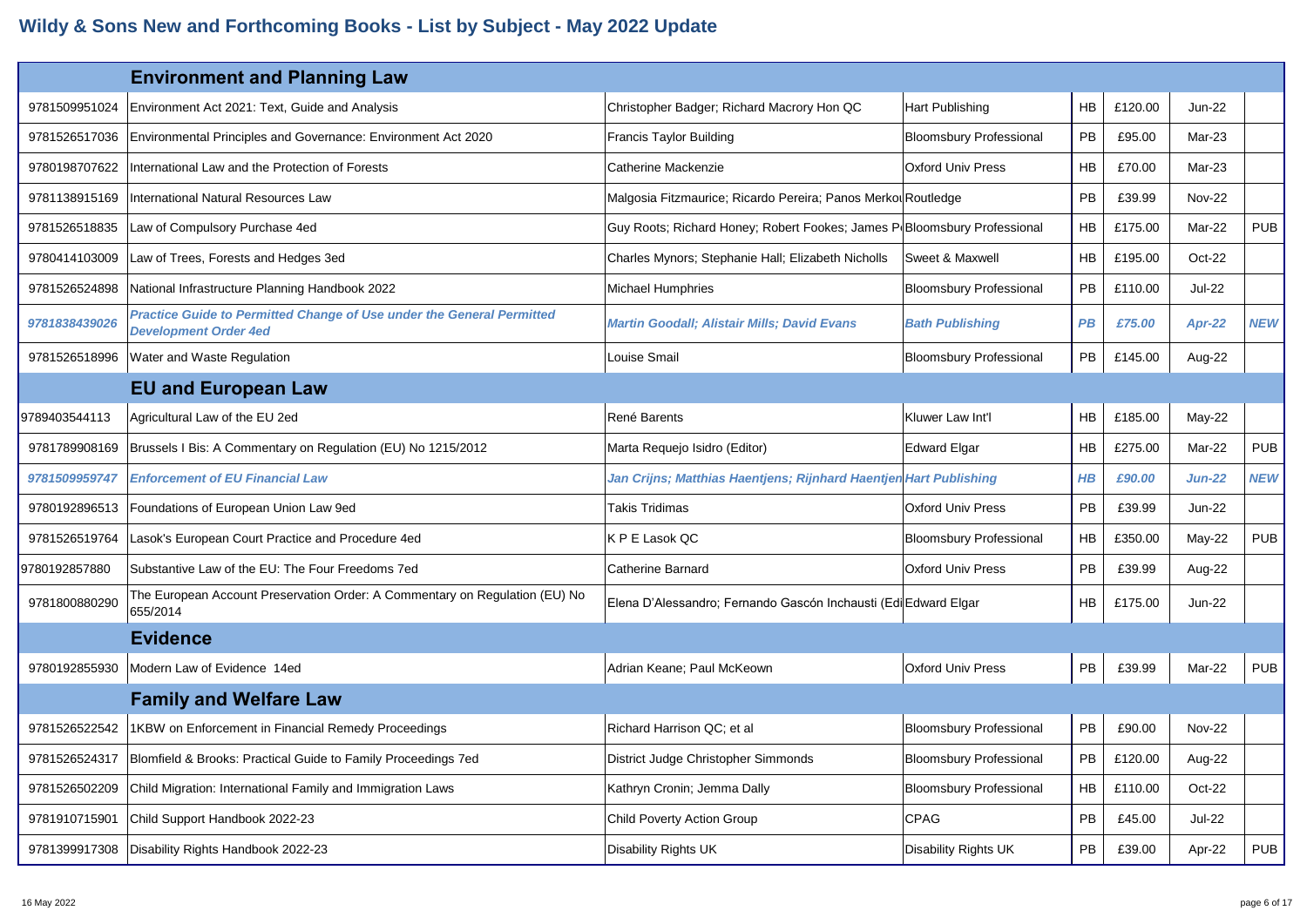| 9781784461492 | <b>Divorce, Dissolution and Separation</b>                                                                       | <b>David Burrows</b>                              | <b>Law Society Publishing</b>  | <b>PB</b>       | £55.00  | <b>Aug-22</b> | <b>NEW</b> |
|---------------|------------------------------------------------------------------------------------------------------------------|---------------------------------------------------|--------------------------------|-----------------|---------|---------------|------------|
| 9781784734664 | DIY Divorce and Separation: The Expert Guide to Representing Yourself 2ed                                        | <b>1GC Family Law Chambers</b>                    | Jordan Publishing              | PB              | £49.99  | Dec-22        |            |
| 9781784734909 | Family Court Practice 2022                                                                                       | Rt Hon Lord Wilson of Culworth (Editor-in-Chief)  | Jordan Publishing              | HB              | £669.00 | May-22        |            |
| 9781526522078 | Family Law Arbitration: Practice and Precedents 3ed                                                              | Dennis Sheridan; Suzanne Kingston                 | <b>Bloomsbury Professional</b> | PB              | £95.00  | $May-22$      |            |
| 9781780684208 | International Divorce and Financial Claims: The Common Law Clash With Civil Law                                  | Mark Harper; Anatol Dutta; Jens M. Scherpe        | Intersentia                    | <b>HB</b>       | £122.00 | Dec-22        |            |
| 9781784734930 | Marriage and Civil Partnership: The Modern Law of Formation, Nullity and Dissolution                             | HH Judge Michael Yelton                           | Jordan Publishing              | PB              | £99.99  | Apr-22        | <b>PUB</b> |
| 9781784734961 | <b>Practice and Procedure in Private Children Law Proceedings</b>                                                | <b>Judge Dewinder Birk</b>                        | <b>LexisNexis Butterworths</b> | PB              | £109.99 | <b>Oct-22</b> | <b>NEW</b> |
| 9781526518705 | Public Children Law: A Case Law Compendium                                                                       | William Seagrim                                   | <b>Bloomsbury Professional</b> | <b>PB</b>       | £95.00  | Apr-22        | <b>PUB</b> |
| 9780414105492 | Social Security Legislation 2022/23 Vol I: Non Means Tested Benefits                                             | Nick Wikeley; lan Hooker; et al                   | <b>Sweet &amp; Maxwell</b>     | <b>PB</b>       | £128.00 | <b>Sep-22</b> | <b>NEW</b> |
| 9780414105522 | Social Security Legislation 2022/23 Vol II: Universal Credit, State Pension<br><b>Credit and The Social Fund</b> | Nick Wikeley; Mark Rowland; Christopher Ward      | <b>Sweet &amp; Maxwell</b>     | <b>PB</b>       | £128.00 | <b>Sep-22</b> | <b>NEW</b> |
| 9780414105591 | Social Security Legislation 2022/23 Vol III: Administration, Adjudication and the<br><b>European Dimension</b>   | Nick Wikeley; Mark Rowland; Christopher Ward      | <b>Sweet &amp; Maxwell</b>     | $\overline{PB}$ | £128.00 | <b>Sep-22</b> | <b>NEW</b> |
| 9781910715970 | Universal Credit: What You Need to Know 7ed                                                                      | Child Poverty Action Group                        | <b>CPAG</b>                    | <b>PB</b>       | £16.00  | $Jun-22$      |            |
| 9781910715895 | Welfare Benefits and Tax Credits Handbook 2022-23                                                                | <b>Child Poverty Action Group</b>                 | <b>CPAG</b>                    | PB              | £69.00  | Apr-22        | <b>PUB</b> |
|               |                                                                                                                  |                                                   |                                |                 |         |               |            |
|               | <b>General Law</b>                                                                                               |                                                   |                                |                 |         |               |            |
| 9780414085084 | Education Law and Practice: A Practical Guide                                                                    | Fiona Scolding QC; Galina Ward                    | Sweet & Maxwell                | HB              | £150.00 | Dec-22        |            |
| 9781780438214 | Food Law 4ed                                                                                                     | Katharine Thompson; Chris Willet; Neil Parpworth  | <b>Bloomsbury Professional</b> | <b>PB</b>       | £110.00 | $Jan-23$      |            |
| 9781526521811 | Football and the Law 2ed                                                                                         | Nick De Marco QC                                  | <b>Bloomsbury Professional</b> | <b>PB</b>       | £110.00 | Aug-22        |            |
| 9781839108600 | Handbook on International Sports Law 2ed                                                                         | James A.R. Nafziger; Ryan Gauthier                | <b>Edward Elgar</b>            | <b>HB</b>       | £250.00 | <b>Jul-22</b> |            |
| 9781526522757 | Law and Regulation of Community Interest Groups                                                                  | Richard C. Bishop                                 | <b>Bloomsbury Professional</b> | <b>HB</b>       | £165.00 | <b>Jul-22</b> |            |
| 9781787424821 | Outer Space Law: Legal Policy and Practice 2ed                                                                   | Yanal Abul Failat; Anél Ferreira-Snyman (Editors) | Globe Law & Business           | HB              | £195.00 | Apr-22        | <b>PUB</b> |
| 9780414099425 | Tudor on Charities 11ed                                                                                          | William Henderson; Jonathan Fowles; Gregor Hogan  | Sweet & Maxwell                | HB              | £355.00 | Sep-22        |            |
|               | <b>Human Rights and Civil Liberties</b>                                                                          |                                                   |                                |                 |         |               |            |
| 9781841136899 | Fundamental Rights of Companies: EU, US and International Law Compared                                           | Peter J. Oliver                                   | <b>Hart Publishing</b>         | HB              | £85.00  | Dec-22        |            |
|               | <b>Immigration and Nationality Law</b>                                                                           |                                                   |                                |                 |         |               |            |
| 9781526516855 | Asylum Law and Practice 3ed                                                                                      | Mark Symes; Peter Jorro                           | <b>Bloomsbury Professional</b> | <b>HB</b>       | £185.00 | Oct-22        |            |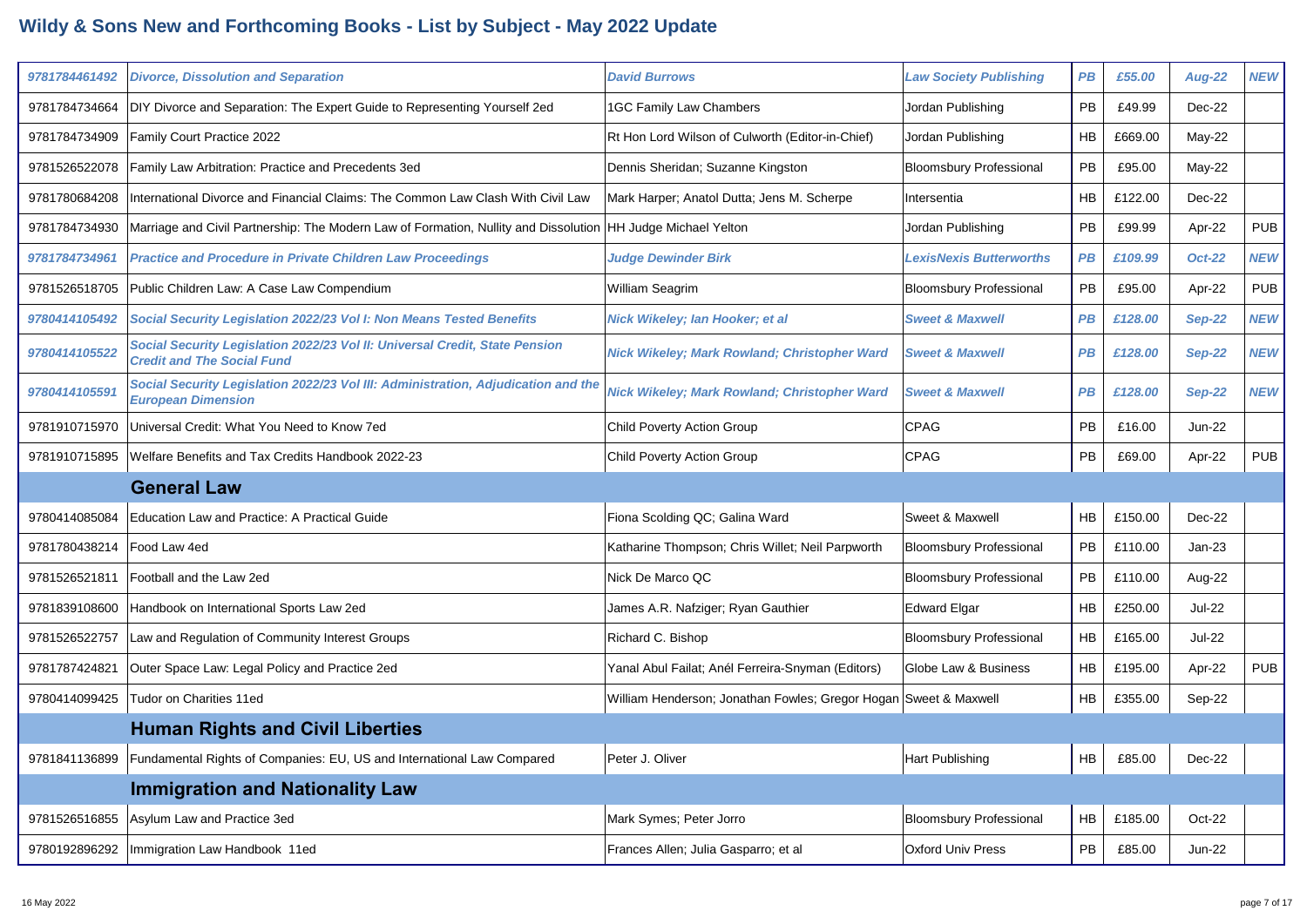| 9781847665461 | Jackson's Immigration Law and Practice 5ed                                       | Colin Yeo; George Warr (Editors)                                        | <b>Bloomsbury Professional</b> | HВ        | £175.00 | Jan-23        |            |
|---------------|----------------------------------------------------------------------------------|-------------------------------------------------------------------------|--------------------------------|-----------|---------|---------------|------------|
| 9781912273249 | Migrant Support Handbook                                                         | Shu Shin Luh; Connor Johnston                                           | <b>Legal Action Group</b>      | PB        | £60.00  | <b>Jun-22</b> |            |
|               | <b>IT &amp; Technology Law</b>                                                   |                                                                         |                                |           |         |               |            |
| 9781526513557 | AI on Trial                                                                      | Mark Deem; Peter Warren                                                 | <b>Bloomsbury Professional</b> | <b>PB</b> | £95.00  | May-22        |            |
| 9781800371712 | Artificial Intelligence: Law and Regulation                                      | Charles Kerrigan (Editor)                                               | <b>Edward Elgar</b>            | HВ        | £185.00 | Mar-22        | <b>PUB</b> |
| 9781526521651 | Blockchain and Cryptocurrency: International Legal and Regulatory Challenges 2ed | Dean Armstrong QC; Dan Hyde; Sam Thomas                                 | <b>Bloomsbury Professional</b> | PB        | £120.00 | Sep-22        |            |
| 9781526517845 | Gringras: The Laws of the Internet 6ed                                           | Paul Lambert                                                            | <b>Bloomsbury Professional</b> | HB        | £210.00 | Feb-22        | <b>PUB</b> |
| 9789403542942 | Internet Law: A Concise Guide to Regulation Around the World                     | <b>Edward Swan</b>                                                      | Kluwer Law Int'l               | НB        | £99.00  | Mar-22        | <b>PUB</b> |
| 9781526518958 | Telecommunication Laws in Europe 7ed                                             | Joachim Scherer                                                         | <b>Bloomsbury Professional</b> | НB        | £235.00 | $Jan-23$      |            |
|               | <b>Insolvency Law</b>                                                            |                                                                         |                                |           |         |               |            |
| 9781474321051 | Butterworths Insolvency Law Handbook 24ed                                        | Glen Davis; Marcus Haywood (Editors)                                    | LexisNexis Butterworths        | PB        | £252.99 | May-22        |            |
| 9780198852117 | Commentary on the European Insolvency Regulation 2ed                             | Reinhard Bork; Kristin van Zwieten                                      | Oxford Univ Press              | НB        | £275.00 | Feb-22        | <b>PUB</b> |
| 9780192842886 | Company Voluntary Arrangements                                                   | Elaine Nolan; Tom Smith QC                                              | Oxford Univ Press              | НB        | £195.00 | Feb-22        | <b>PUB</b> |
| 9781526513250 | Corporate Administrations and Rescue Procedures 4ed                              | William Trower QC; Adam Goodison; Matthew Abrah Bloomsbury Professional |                                | HВ        | £265.00 | Sep-22        |            |
| 9781788979337 | Corporate Governance and Insolvency: Accountability and Transparency             | Andrew Keay; Peter Walton; Joseph Curl QC                               | <b>Edward Elgar</b>            | НB        | £145.00 | Feb-22        | <b>PUB</b> |
| 9781526515629 | Corporate Insolvency: Employment and Pension Rights 7ed                          | David Pollard                                                           | <b>Bloomsbury Professional</b> | HB        | £160.00 | Apr-22        | <b>PUB</b> |
| 9781802205220 | Individual Voluntary Arrangements: Law and Practice                              | Alaric Watson                                                           | <b>Edward Elgar</b>            | НB        | £125.00 | May-22        |            |
| 9781526521446 | Insolvency and Restructuring Manual 4ed                                          | Simon Beale                                                             | <b>Bloomsbury Professional</b> | PB        | £115.00 | Sep-22        |            |
| 9781474323345 | Insolvency Practitioners Handbook 10ed                                           | Insolvency Practitioners' Association                                   | LexisNexis Butterworths        | <b>PB</b> | £29.99  | <b>Jun-22</b> |            |
| 9781784519087 | Law Relating to Receivers, Managers and Administrators 5ed                       | <b>Hubert Picarda</b>                                                   | <b>Bloomsbury Professional</b> | НB        | £295.00 | Apr-23        |            |
| 9780414100022 | Pilkington on Creditor Schemes of Arrangement and Restructuring Plans 3ed        | Christian Pilkington; Will Stoner                                       | Sweet & Maxwell                | HВ        | £315.00 | Aug-22        |            |
| 9780198844747 | Restructuring Plans, Creditor Schemes, and other Restructuring Tools             | O'Dea, Geoff O'Dea (Editor)                                             | Oxford Univ Press              | HB        | £225.00 | Mar-22        | <b>PUB</b> |
| 9781474320719 | Schaw Miller and Bailey: Personal Insolvency - Law and Practice 6ed              | David Mohyuddin QC; et al                                               | LexisNexis Butterworths        | HВ        | £349.00 | May-22        |            |
| 9780414102378 | Sealy & Milman: Annotated Guide to the Insolvency Legislation 2022 Vol 1         | David Milman; Peter Bailey                                              | Sweet & Maxwell                | PB        | £375.00 | $May-22$      |            |
| 9780414102385 | Sealy & Milman: Annotated Guide to the Insolvency Legislation 2022 Vol 2         | David Milman; Peter Bailey                                              | Sweet & Maxwell                | <b>PB</b> | £308.00 | May-22        |            |
| 9780414102392 | Sealy & Milman: Annotated Guide to the Insolvency Legislation 2022 Vols 1 & 2    | David Milman; Peter Bailey                                              | Sweet & Maxwell                | PB        | £505.00 | May-22        |            |
|               | <b>Insurance Law</b>                                                             |                                                                         |                                |           |         |               |            |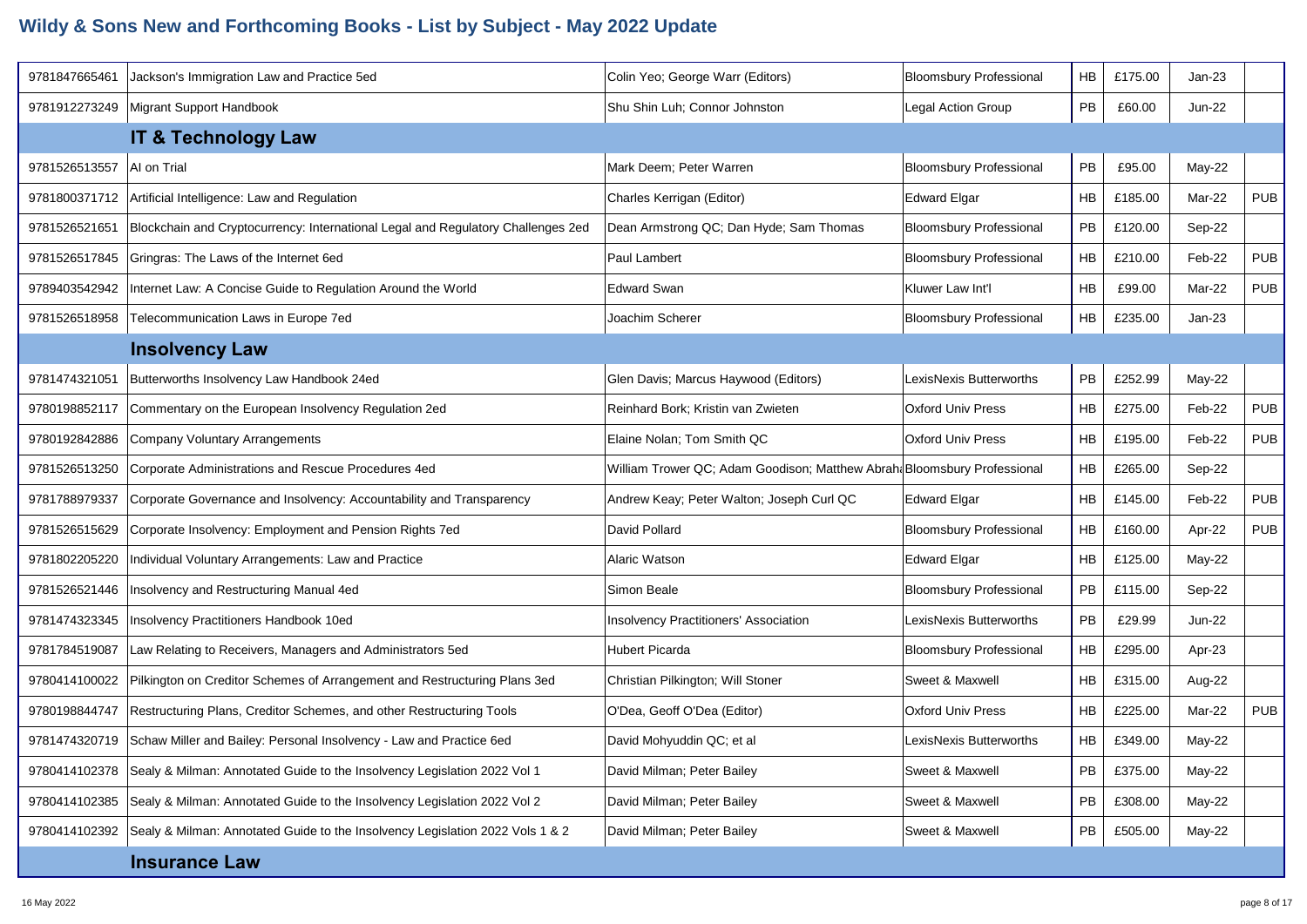| 9780414102743 | Birds' Modern Insurance Law 12ed                                                                           | John Birds                                                            | Sweet & Maxwell                | PB        | £32.95  | Apr-22        | <b>PUB</b> |
|---------------|------------------------------------------------------------------------------------------------------------|-----------------------------------------------------------------------|--------------------------------|-----------|---------|---------------|------------|
| 9780414105010 | Colinvaux Law of Insurance 13ed                                                                            | Robert M Merkin                                                       | Sweet & Maxwell                | HB        | £395.00 | Aug-22        |            |
| 9780414102705 | Cyber Risks Insurance: Law and Practice                                                                    | Celso de Azevedo                                                      | Sweet & Maxwell                | HB        | £175.00 | Sep-22        |            |
| 9781526515919 | Insurance Law Handbook 5ed                                                                                 | Noleen John                                                           | <b>Bloomsbury Professional</b> | HB        | £125.00 | Mar-22        | <b>PUB</b> |
| 9781526504326 | Law of Property Damage                                                                                     | 2 Temple Gardens                                                      | <b>Bloomsbury Professional</b> | <b>HB</b> | £215.00 | Oct-22        |            |
| 9780414098527 | MacGillivray on Insurance Law 15ed                                                                         | John Birds; Ben Lynch QC; Simon Paul                                  | Sweet & Maxwell                | HB        | £459.00 | Apr-22        | <b>PUB</b> |
| 9781474313476 | Margo on Aviation Insurance 5ed                                                                            | Katherine Posner; Philip Chrystal; Tim Marland                        | LexisNexis Butterworths        | <b>HB</b> | £495.00 | <b>Nov-22</b> |            |
| 9780414056213 | Professional Indemnity Insurance Law 3ed                                                                   | Ian Enright; Robert M. Merkin                                         | Sweet & Maxwell                | HB        | £265.00 | Dec-22        |            |
|               | <b>Intellectual Property Law</b>                                                                           |                                                                       |                                |           |         |               |            |
| 9789403532103 | Design Rights: Functionality and Scope of Protection 2ed                                                   | <b>Brendan Quinn</b>                                                  | Kluwer Law Int'l               | HB        | £177.00 | Feb-22        | <b>PUB</b> |
| 9780406013590 | <b>Designs Law and Practice 3ed</b>                                                                        | <b>Jeremy Drew</b>                                                    | <b>LexisNexis Butterworths</b> | PB        | £199.99 | <b>Dec-22</b> | <b>NEW</b> |
| 9781509948673 | Guidebook to Intellectual Property 7ed                                                                     | Sir Robin Jacob; Matthew Fisher                                       | Hart Publishing                | PB        | £28.99  | Aug-22        |            |
| 9781526520197 | Information Technology and Intellectual Property Law 8ed                                                   | David Bainbridge                                                      | <b>Bloomsbury Professional</b> | PB        | £180.00 | Feb-23        |            |
| 9780198869917 | Intellectual Property Law 6ed                                                                              | Lionel Bentley; Brad Sherman; Dev Gangjee; Phillip JOxford Univ Press |                                | PB        | £47.99  | Aug-22        |            |
| 9780198801986 | International Copyright and Neighbouring Rights: The Berne Convention and Beyond<br>3ed                    | Sam Ricketson; Jane Ginsburg                                          | <b>Oxford Univ Press</b>       | <b>HB</b> | £295.00 | May-22        | <b>PUB</b> |
| 9781787424944 | International Copyright Law: A Practical Global Guide 2ed                                                  | Ben Allgrove                                                          | Globe Law & Business           | HB        | £195.00 | Feb-22        | <b>PUB</b> |
| 9780199669028 | International Trademark Protection: Territoriality in a Post-National Age                                  | Graeme Dinwoodie                                                      | <b>Oxford Univ Press</b>       | HB        | £95.00  | Mar-23        |            |
| 9789041191069 | Patent Litigation Through the Unified Patent Court and German Courts: An<br><b>International Handbook</b>  | Alexander Harguth; Konstantin Schallmoser; Steven (Kluwer Law Int'l   |                                | <b>HB</b> | £163.00 | Jun-22        |            |
| 9780198726036 | Practical Guide to European Patent Law                                                                     | Trevor Cook; Gwilym Roberts; Kay Kasper; Eva Liese Oxford Univ Press  |                                | <b>PB</b> | £95.00  | Mar-23        |            |
| 9789041194480 | Practical Guide to Successful Intellectual Property Valuation and Transactions                             | Alexander Puutio                                                      | Kluwer Law Int'l               | <b>HB</b> | £116.00 | Apr-22        | <b>PUB</b> |
| 9781509947645 | Practitioner's Guide to European Patent Law: For National Practice and the Unified<br>Patent Court 2ed     | Paul England                                                          | Hart Publishing                | HB        | £180.00 | Aug-22        |            |
| 9781849467827 | Practitioner's Guide to the Unified Patent Court and Unitary Patent                                        | Paul England (Editor)                                                 | Hart Publishing                | <b>HB</b> | £140.00 | <b>Nov-22</b> |            |
|               | 9781474321266 Roughton, Johnson and Cook on Patents 5ed                                                    | Phillip Johnson; Ashley Roughton; Trevor Cook                         | LexisNexis Butterworths        | HB        | £309.99 | Feb-22        | <b>PUB</b> |
| 9780414088887 | Russell-Clarke & Howe on Industrial Designs 10ed                                                           | Martin Howe (General Editor)                                          | Sweet & Maxwell                | HB        | £329.00 | Feb-22        | <b>PUB</b> |
| 9780414099999 | Sterling on World Copyright Law 6ed                                                                        | <b>Trevor Cook</b>                                                    | Sweet & Maxwell                | HB        | £395.00 | Sep-22        |            |
| 9781802209419 | Supplying and Reselling Digital Content: Digital Exhaustion in EU Copyright and<br>Neighbouring Rights Law | Simon Geiregat                                                        | <b>Edward Elgar</b>            | HB        | £80.00  | May-22        |            |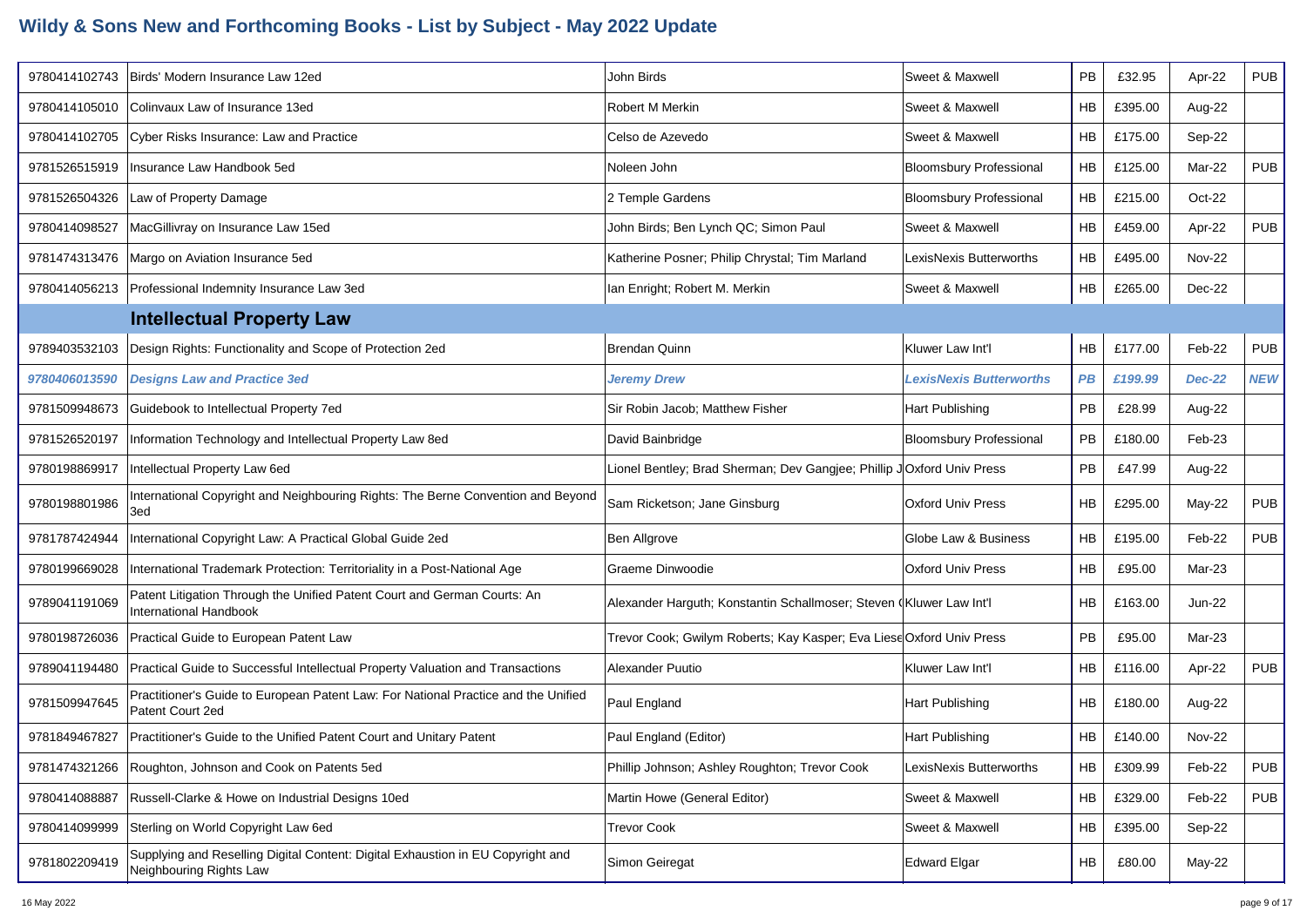| 9780198728986 | <b>Trade Marks and Competition Law</b>                                                      | Alison Firth; Jonathan Griffiths; Spyros Maniatis; Noal Oxford Univ Press |                                 | <b>HB</b> | £95.00  | $May-22$      |            |
|---------------|---------------------------------------------------------------------------------------------|---------------------------------------------------------------------------|---------------------------------|-----------|---------|---------------|------------|
| 9781787424586 | Trade Secret Protection: A Global Guide 2ed                                                 | Trevor Cook (Consulting Editor)                                           | Globe Law & Business            | <b>HB</b> | £195.00 | <b>Jun-22</b> |            |
| 9780414089389 | Tritton on Intellectual Property in Europe 6ed                                              | Richard Davis; Tom St Quintin; Guy Tritton                                | Sweet & Maxwell                 | HB        | £325.00 | Sep-22        |            |
| 9781849464932 | Unified Patent Court Procedure: A Commentary                                                | Christof Augenstein; Sabine Agé; Alex Wilson                              | Hart Publishing                 | HB        | £300.00 | <b>Nov-22</b> |            |
| 9789403545011 | Visser's Annotated European Patent Convention 2022                                          | Peter de Lange; Andrew Rudge                                              | Kluwer Law Int'l                | PB        | £92.00  | May-22        |            |
|               | <b>International Law</b>                                                                    |                                                                           |                                 |           |         |               |            |
| 9780367753467 | Akehurst's Modern Introduction to International Law 9ed                                     | Alexander Orakhelashvili                                                  | Routledge                       | PB        | £34.99  | Mar-22        | <b>PUB</b> |
| 9781108820912 | Dispute Settlement in the WTO: Practice and Procedure 3ed                                   | David Palmeter; Petros C. Mavroidis; Niall Meagher                        | <b>Cambridge Univ Press</b>     | PB        | £39.99  | Feb-22        | <b>PUB</b> |
| 9781032140254 | Freeports and Free Zones: Operations and Regulation in the Global Economy                   | Mark Rowbotham                                                            | Informa Law                     | <b>HB</b> | £200.00 | Feb-22        | <b>PUB</b> |
| 9780719079689 | <b>Law of the Sea 4ed</b>                                                                   | Robin Churchill; Vaughan Lowe; Amy Sander                                 | <b>Manchester Univ Press</b>    | PB        | £60.00  | Apr-22        | <b>NEW</b> |
| 9781108819220 | Merrills' International Dispute Settlement 7ed                                              | John Merrills; Eric De Brabandere                                         | Cambridge Univ Press            | <b>PB</b> | £39.99  | Mar-22        | <b>PUB</b> |
| 9781107081550 | Rules of Origin in International Trade 2ed                                                  | Stefano Inama                                                             | Cambridge Univ Press            | HB        | £115.00 | Apr-22        | <b>PUB</b> |
|               | <b>Landlord and Tenant Law</b>                                                              |                                                                           |                                 |           |         |               |            |
| 9781912273454 | Leasehold Disputes 4ed                                                                      | <b>Justin Bates</b>                                                       | Legal Action Group              | PB        | £50.00  | $Jun-22$      |            |
| 9781509937240 | Leases: Covenants and Consents 3ed                                                          | Letitia Crabb; Jonathan Seitler QC; Miriam Seitler                        | Hart Publishing                 | HB        | £150.00 | Sep-22        |            |
| 9781784461881 | Renewal of Business Tenancies: A Practical Guide 3ed                                        | Michael Haley                                                             | Law Society Publishing          | PB        | £95.00  | Feb-22        | <b>PUB</b> |
| 9780414099029 | Reynolds and Clark: Renewal of Business Tenancies 6ed                                       | Kirk Reynolds QC; Wayne Clark                                             | Sweet & Maxwell                 | <b>HB</b> | £260.00 | Mar-22        | <b>PUB</b> |
|               | <b>Legal Skills and Practice</b>                                                            |                                                                           |                                 |           |         |               |            |
| 9781784461911 | Advising Clients with Mental Health Conditions: A Practical Guide to the Legal Issues       | David Pickup                                                              | Law Society Publishing          | PB        | £75.00  | <b>Jul-22</b> |            |
| 9781787428577 | Art and Craft of Judgment-Writing, The: A Primer for Common Law Judges                      | <b>Max Barrett</b>                                                        | Globe Law & Business            | <b>HB</b> | £95.00  | Apr-22        | <b>PUB</b> |
| 9781787428072 | Building the Sustainable Law Firm: Developing and Implementing an ESG Strategy              | Robert van Beemen; Sophie Boyer Chammard                                  | Globe Law & Business            | PB        | £125.00 | <b>Jun-22</b> |            |
| 9781787428546 | Diversity and Inclusion in the Legal Profession 2ed                                         | Centre for Legal Leadership                                               | Globe Law & Business            | PB        | £95.00  | Apr-22        | <b>PUB</b> |
| 9781787428690 | <b>Effective Practice Group Leadership 2ed</b>                                              | <b>Alex Davies (Consulting Editor)</b>                                    | <b>Globe Law &amp; Business</b> | PB.       | £149.00 | $May-22$      | <b>NEW</b> |
| 9781526524614 | Law and Regulation of Solicitors: Client Money                                              | Katie Jackson                                                             | <b>Bloomsbury Professional</b>  | PB        | £125.00 | Oct-22        |            |
| 9781526520685 | Law and Regulation of Solicitors: Serious Breaches and Practising Certificate<br>Conditions | Katie Jackson                                                             | <b>Bloomsbury Professional</b>  | PB        | £105.00 | Mar-22        | <b>PUB</b> |
| 9781787428454 | Law Firm Mergers: Lessons from Successful Strategic Combinations                            | Kent M Zimmermann; John E Morris                                          | Globe Law & Business            | PB        | £95.00  | May-22        |            |
| 9781913648442 | Legal Aid Handbook 2022/23                                                                  | Vicky Ling; Sue James (Editors)                                           | Legal Action Group              | PB        | £65.00  | Mar-22        | <b>PUB</b> |
|               |                                                                                             |                                                                           |                                 |           |         |               |            |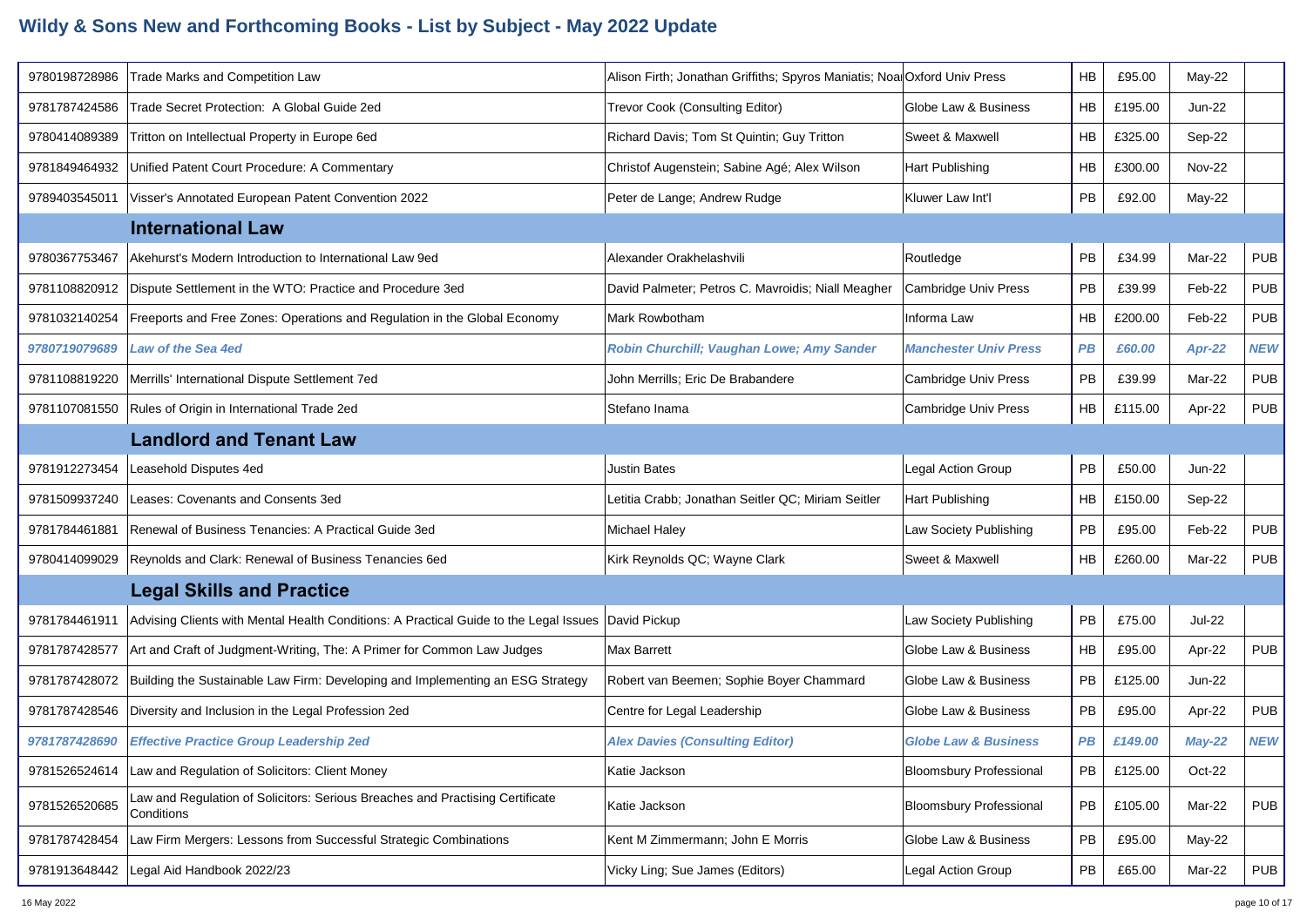| 9781803920764 | Negotiation and Dispute Resolution for Lawyers                                                                   | Barney Jordaan                                                             | <b>Edward Elgar</b>             | <b>PB</b> | £65.00  | <b>Jun-22</b> |            |
|---------------|------------------------------------------------------------------------------------------------------------------|----------------------------------------------------------------------------|---------------------------------|-----------|---------|---------------|------------|
| 9781787428720 | <b>Rise of Specialist Career Paths in Law Firms</b>                                                              | <b>Katerina Menhennet (Editor)</b>                                         | <b>Globe Law &amp; Business</b> | PB        | £95.00  | <b>Jun-22</b> | <b>NEW</b> |
| 9781784461980 | <b>Risk and Compliance Questions and Answers</b>                                                                 | Rebecca Atkinson; Tracey Calvert                                           | <b>Law Society Publishing</b>   | PB        | £65.00  | <b>Aug-22</b> | <b>NEW</b> |
| 9781784461713 | Solicitors Disciplinary Tribunal 2ed                                                                             | Nigel West; Susanna Heley                                                  | Law Society Publishing          | <b>PB</b> | £145.00 | $May-22$      |            |
| 9781784462079 | <b>SRA Standards and Regulations: July 2022</b>                                                                  | <b>Solicitors Regulation Authority</b>                                     | <b>Law Society Publishing</b>   | PB        | £30.00  | <b>Aug-22</b> | <b>NEW</b> |
| 9781787428607 | Stress and Burnout in Law Firms: Leadership Challenges and Choices                                               | Lisa M Walker Johnson                                                      | Globe Law & Business            | <b>PB</b> | £85.00  | <b>Jun-22</b> |            |
| 9781787428393 | Succession Planning: Ensuring Smooth Transitions for Lawyers and Their Firms                                     | Sandra J Boyer; et al                                                      | Globe Law & Business            | PB        | £95.00  | Feb-22        | <b>PUB</b> |
| 9781787428485 | The Partner Remuneration Handbook: A Guide to Compensation in Law and Other<br><b>Professional Service Firms</b> | Michael Roch; Ray D'Cruz                                                   | Globe Law & Business            | <b>HB</b> | £175.00 | Aug-22        |            |
|               | <b>Local Government Law</b>                                                                                      |                                                                            |                                 |           |         |               |            |
| 9781474323307 | Arnold Baker on Local Council Administration 13ed                                                                | Roger Taylor                                                               | LexisNexis Butterworths         | <b>PB</b> | £164.99 | Oct-22        |            |
| 9781913648022 | Housing Law Casebook 8ed                                                                                         | Sam Madge-Wyld                                                             | Legal Action Group              | PB        | £75.00  | <b>Jun-22</b> |            |
| 9781847666970 | Local Government Contracts and Procurement 3ed                                                                   | Helen Randall; Jon Baldwin                                                 | <b>Bloomsbury Professional</b>  | HB        | £160.00 | Apr-23        |            |
| 9781474321068 | <b>Paterson's Licensing Acts 2023 (inc CD)</b>                                                                   | Jeremy Philips (Editor-in-Chief)                                           | <b>LexisNexis Butterworths</b>  | $H$ $B$   | £389.99 | <b>Dec-22</b> | <b>NEW</b> |
|               |                                                                                                                  |                                                                            |                                 |           |         |               |            |
|               | <b>Media and Communications Law</b>                                                                              |                                                                            |                                 |           |         |               |            |
| 9781526515414 | Advertising Law and Regulation 3ed                                                                               | Oliver Bray; Giles Crown; Rupert Earle                                     | <b>Bloomsbury Professional</b>  | HB        | £195.00 | Oct-22        |            |
| 9781526516947 | Clark's Publishing Agreements: A Book of Precedents 11ed                                                         | Lynette Owen                                                               | <b>Bloomsbury Professional</b>  | HB        | £170.00 | Feb-22        | <b>PUB</b> |
| 9781849467858 | EU Audiovisual Media Services Directive: Comparative Commentary on the AVMSD<br>and National Implementation      | Mark D Cole; Jenny Metzdorf                                                | Hart Publishing                 | HB        | £200.00 | Dec-22        |            |
| 9780192847706 | McNae's Essential Law for Journalists 26ed                                                                       | Sian Harrison; Mark Hanna                                                  | <b>Oxford Univ Press</b>        | PB        | £27.99  | <b>Jul-22</b> |            |
|               | <b>Medical Law</b>                                                                                               |                                                                            |                                 |           |         |               |            |
| 9781784461362 | Assessment of Mental Capacity: A Practical Guide for Doctors and Lawyers 5ed Alex Ruck Keane                     |                                                                            | <b>Law Society Publishing</b>   | PB        | £60.00  | <b>Aug-22</b> | <b>NEW</b> |
| 9781526517494 | Cannabis Law                                                                                                     | Francis Taylor Buildings                                                   | <b>Bloomsbury Professional</b>  | PB        | £95.00  | $Jan-23$      |            |
| 9781526521323 | Mason's Forensic Medicine 7ed                                                                                    | Helen Whitwell; Katy Thorne QC; Alexander Kolar; PaBloomsbury Professional |                                 | PB        | £100.00 | Aug-22        |            |
| 9780192856562 | Medical Law and Ethics 9ed                                                                                       | Jonathan Herring                                                           | <b>Oxford Univ Press</b>        | PB        | £39.99  | Apr-22        | <b>PUB</b> |
| 9780192843456 | Medical Law: Text, Cases, and Materials 6ed                                                                      | Emily Jackson                                                              | <b>Oxford Univ Press</b>        | PB        | £44.99  | $Jun-22$      |            |
| 9781526516558 | Medical Treatment: Decisions and the Law 4ed                                                                     | Christopher Johnston QC; Sohpia Roper                                      | <b>Bloomsbury Professional</b>  | PB        | £135.00 | May-22        |            |
| 9781474313391 | Pharmaceuticals Biotechnology and the Law 4ed                                                                    | <b>Trevor Cook</b>                                                         | LexisNexis Butterworths         | <b>PB</b> | £349.99 | Dec-22        |            |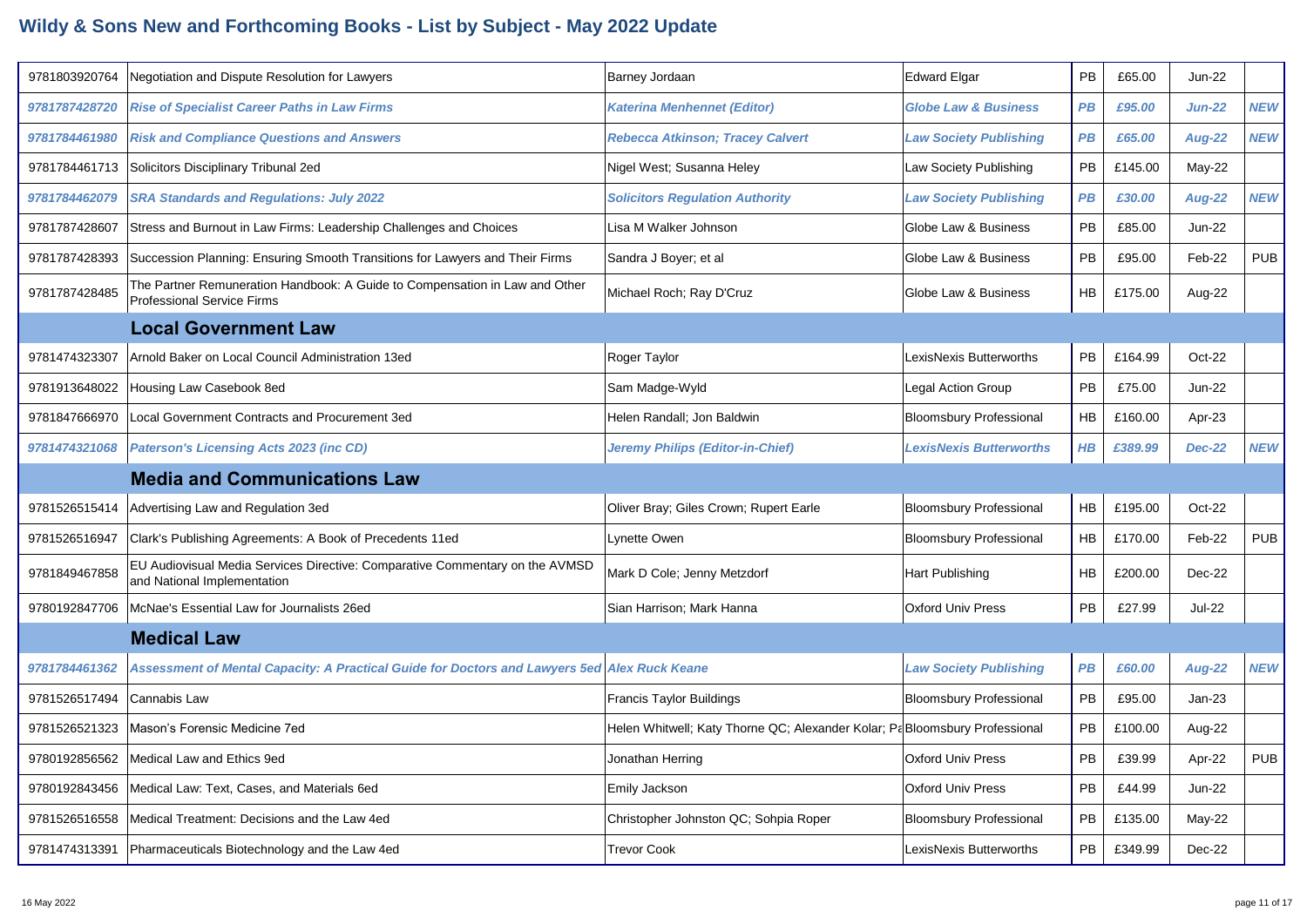|               | <b>Personal Injury Law</b>                                                                         |                                                                          |                                |           |           |               |            |
|---------------|----------------------------------------------------------------------------------------------------|--------------------------------------------------------------------------|--------------------------------|-----------|-----------|---------------|------------|
| 9781846613227 | APIL Guide to Accidents at Work 2ed                                                                | Matthew Stockwell; Nigel Tomkins                                         | Jordan Publishing              | PB        | £149.99   | Oct-22        |            |
| 9781784734473 | APIL Guide to MIB Claims: Uninsured and Untraced Drivers 5ed                                       | Andrew Ritchie                                                           | Jordan Publishing              | <b>PB</b> | £149.99   | <b>Nov-22</b> |            |
| 9780414102330 | Asbestos: Law and Litigation 2ed                                                                   | Harry Steinberg, QC; Michael Rawlinson, QC; James Sweet & Maxwell        |                                | <b>HB</b> | £195.00   | <b>Jun-22</b> |            |
| 9780414104235 | Facts & Figures 2022/23: Tables for the Calculation of Damages                                     | William Latimer-Sayer QC; Chris Daykin; et al                            | Sweet & Maxwell                | PB        | £67.00    | Sep-22        |            |
| 9780192867629 | Judicial College Guidelines for the Assessment of General Damages in Personal<br>Injury Cases 16ed | Judicial College                                                         | <b>Oxford Univ Press</b>       | <b>PB</b> | £19.49    | Mar-22        | <b>PUB</b> |
| 9781526515667 | Litigating Psychiatric Injury Claims 2ed                                                           | David Marshall; Jenny Kennedy; Rehana Azib; Aman Bloomsbury Professional |                                | <b>PB</b> | £115.00   | <b>Nov-22</b> |            |
|               | <b>Police, Public Order and Penal Law</b>                                                          |                                                                          |                                |           |           |               |            |
| 9781912273980 | Parole Board Hearings 4ed                                                                          | Simon Creighton; Hamish Arnott                                           | Legal Action Group             | <b>PB</b> | £50.00    | Oct-22        |            |
| 9780199672905 | Police Misconduct, Complaints, and Public Regulation 2ed                                           | John Beggs; Hugh Davies                                                  | <b>Oxford Univ Press</b>       | <b>HB</b> | £125.00   | $Oct-22$      |            |
| 9781913648244 | Police Misconduct: Legal Remedies 5ed                                                              | Stephen Cragg QC; Sam Jacobs                                             | <b>Legal Action Group</b>      | <b>PB</b> | £75.00    | $May-22$      |            |
|               | <b>Practice &amp; Procedure</b>                                                                    |                                                                          |                                |           |           |               |            |
| 9781474320481 | Civil Court Practice 2022 (The Green Book) (Hardcopy, CD & eBook)                                  | P K J Thompson QC; Louise di Mambro (Editors)                            | LexisNexis Butterworths        | HB        | £699.99   | Mar-22        | <b>PUB</b> |
| 9781784734879 | Civil Court Service 2022 (The Brown Book) (Hardcopy & CD)                                          | District Judge Tim Parker (General Editor)                               | Jordan Publishing              | <b>HB</b> | £349.99   | Mar-22        | <b>PUB</b> |
| 9780414102552 | Class Actions in England and Wales 2ed                                                             | Damian Grave; Maura McIntosh; Gregg Rowan                                | Sweet & Maxwell                | HB        | £210.00   | Sep-22        |            |
| 9781526518873 | Contempt in Commercial Litigation                                                                  | Jason Woodland                                                           | <b>Bloomsbury Professional</b> | HB        | £125.00   | Sep-22        |            |
| 9781474320931 | <b>Cook on Costs 2023</b>                                                                          | <b>Simon Middleton; Jason Rowley</b>                                     | <b>LexisNexis Butterworths</b> | PB        | £249.99   | <b>Nov-22</b> | <b>NEW</b> |
| 9781784734893 | Court of Protection Practice 2022 (inc CD)                                                         | Lord Justice Baker; Judge Marc Marin; et al                              | Jordan Publishing              | HB        | £349.99   | Mar-22        | <b>PUB</b> |
| 9780414102040 | Dicey, Morris & Collins on the Conflict of Laws 16ed (inc BREXIT Companion)                        | Lord Collins of Mapesbury; Prof Jonathan Harris                          | Sweet & Maxwell                | <b>HB</b> | £495.00   | Sep-22        |            |
| 9781526521774 | Disclosure of Information Norwich Pharmacal and Related Principles 3ed                             | Simon Bushell; Gary Milner-Moore                                         | <b>Bloomsbury Professional</b> | HB        | £215.00   | Sep-22        |            |
| 9781912273973 | Inquests: A Practitioner's Guide 4ed                                                               | Leslie Thomas QC; Daniel Machover; Adam Straw; D Legal Action Group      |                                | PB        | £70.00    | <b>Nov-22</b> |            |
| 9780414104044 | Limitation Periods 9ed                                                                             | <b>Professor Andrew McGee</b>                                            | Sweet & Maxwell                | <b>HB</b> | £250.00   | <b>Jul-22</b> |            |
| 9780192859365 | <b>Practical Approach to Civil Procedure 25ed</b>                                                  | <b>Stuart Sime</b>                                                       | <b>Oxford Univ Press</b>       | <b>PB</b> | £44.99    | <b>Jul-22</b> | <b>NEW</b> |
| 9781526518910 | <b>Thornton's Legislative Drafting 6ed</b>                                                         | <b>Helen Xanthaki</b>                                                    | <b>Bloomsbury Professional</b> | $H$ $B$   | £185.00   | <b>Aug-22</b> | <b>NEW</b> |
| 9780414103283 | White Book Service 2022 Volume 1 & 2 Print                                                         | Lord Justice Coulson                                                     | Sweet & Maxwell                |           | £897.00   | Mar-22        | <b>PUB</b> |
| 9780414103290 | White Book Service 2022 Volume 1 & 2 Print + CD-ROM                                                | Lord Justice Coulson                                                     | Sweet & Maxwell                |           | £1,233.00 | Mar-22        | <b>PUB</b> |
| 9780414103320 | White Book Service 2022 Volume 1 & 2 Print + ProView eBook Pack                                    | Lord Justice Coulson                                                     | Sweet & Maxwell                |           | £984.00   | Mar-22        | <b>PUB</b> |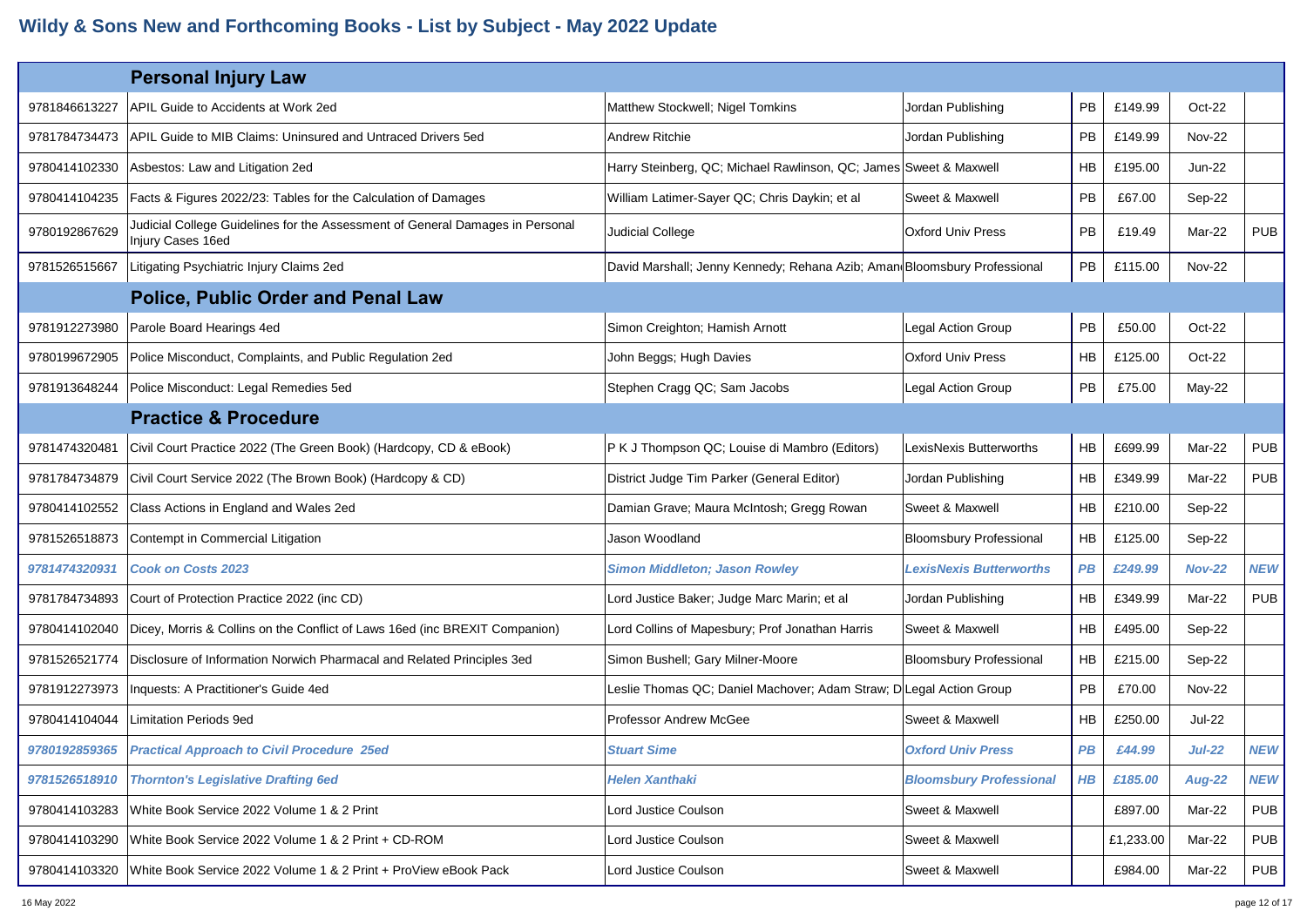| 9780414103849 | White Book Service 2022 Volume 1 & 2 ProView eBook                                                     | Lord Justice Coulson                                           | Sweet & Maxwell                |           | £897.00 | Mar-22        | <b>PUB</b> |
|---------------|--------------------------------------------------------------------------------------------------------|----------------------------------------------------------------|--------------------------------|-----------|---------|---------------|------------|
|               |                                                                                                        |                                                                |                                |           |         |               |            |
| 9780414103252 | White Book Service 2022 Volume 1 Print                                                                 | Lord Justice Coulson                                           | Sweet & Maxwell                |           | £813.00 | Mar-22        | <b>PUB</b> |
| 9780414103337 | White Book Service 2022 Volume 1 Print + ProView eBook                                                 | Lord Justice Coulson                                           | Sweet & Maxwell                |           | £879.00 | Mar-22        | <b>PUB</b> |
| 9780414103351 | White Book Service 2022 Volume 1 ProView eBook                                                         | Lord Justice Coulson                                           | Sweet & Maxwell                |           | £813.00 | Mar-22        | <b>PUB</b> |
|               | <b>Property Law</b>                                                                                    |                                                                |                                |           |         |               |            |
| 9781474323383 | Butterworths Property Law Handbook 12ed                                                                |                                                                | LexisNexis Butterworths        | <b>PB</b> | £229.99 | Oct-22        |            |
| 9781784461317 | Client Care in Conveyancing                                                                            | Priscilla Sinder                                               | Law Society Publishing         | PB        | £50.00  | Apr-22        | <b>PUB</b> |
| 9781784461591 | Conveyancing Checklists 4ed                                                                            | Frances Silverman; Russell Hewitson                            | Law Society Publishing         | <b>PB</b> | £70.00  | Aug-22        |            |
| 9780414088832 | Highway Law 6ed                                                                                        | Stephen Sauvain QC                                             | Sweet & Maxwell                | <b>HB</b> | £235.00 | <b>Jun-22</b> |            |
| 9781526516596 | Law of Collective Living: A Practitioner's Guide                                                       | Rawdon Crozier                                                 | <b>Bloomsbury Professional</b> | <b>PB</b> | £85.00  | $Jan-23$      |            |
| 9780192859358 | <b>Practical Approach to Conveyancing 23ed</b>                                                         | <b>Mark Richards</b>                                           | <b>Oxford Univ Press</b>       | <b>PB</b> | £44.99  | $Jun-22$      | <b>NEW</b> |
| 9781526507730 | Property Professionals' Negligence and Liability: Surveyors, Valuers, Estate Agents<br>and Auctioneers | Simon Wilton                                                   | <b>Bloomsbury Professional</b> | HB        | £150.00 | $Jan-23$      |            |
| 9781784734299 | Rights of Light: The Modern Law 4ed                                                                    | Andrew Francis; Tom Weekes                                     | Jordan Publishing              | <b>HB</b> | £139.99 | Dec-22        |            |
| 9781474323376 | Scammell, Densham & William's Law of Agricultural Holdings 11ed                                        | Peter Williams                                                 | LexisNexis Butterworths        | <b>HB</b> | £269.99 | Jul-22        |            |
| 9781784462024 | Stamp Duty Land Tax Handbook 2ed                                                                       | Sean Randall                                                   | Law Society Publishing         | <b>PB</b> | £125.00 | Jul-22        |            |
|               | <b>Reference</b>                                                                                       |                                                                |                                |           |         |               |            |
| 9780192897497 | Oxford Dictionary of Law 10ed                                                                          | Jonathan Law (Editor)                                          | <b>Oxford Univ Press</b>       | PB        | £13.99  | Mar-22        | <b>PUB</b> |
|               | <b>Sale of Goods and Consumer Law</b>                                                                  |                                                                |                                |           |         |               |            |
| 9780854902934 | Saggerson on Travel Law and Litigation                                                                 | Matthew Chapman QC; Sarah Prager; et al                        | Wildy, Simmonds & Hill         | HB        | £145.00 | <b>Jul-22</b> |            |
|               | <b>Shipping, Transport and Maritime Law</b>                                                            |                                                                |                                |           |         |               |            |
| 9780198811947 | Carriage of Goods by Sea 3ed                                                                           | Stephen Girvin                                                 | <b>Oxford Univ Press</b>       | <b>HB</b> | £250.00 | Mar-22        | <b>PUB</b> |
|               | 9781138780408 Cartner on the International Law of the Shipmaster 2ed                                   | John A. C. Cartner                                             | Informa Law                    | <b>HB</b> | £350.00 | Jul-22        |            |
|               | 9780414099784 Carver on Bills of Lading 5ed                                                            | <b>Prof Francis Rose</b>                                       | Sweet & Maxwell                | HB        | £415.00 | <b>Jul-22</b> |            |
| 9780367725358 | Disruptive Technologies, Climate Change and Shipping                                                   | Baris Soyer; Andrew Tettenborn (Editors)                       | Informa Law                    | HB        | £200.00 | Feb-22        | <b>PUB</b> |
| 9781032042459 | Illegal Charters and Aviation Law                                                                      | Alena Soloeva                                                  | Informa Law                    | HB        | £200.00 | <b>Jul-22</b> |            |
| 9781032211190 | Responsibility and Accountability in Maritime Law: Criminalisation of the Ship's Master Simon Daniel   |                                                                | Informa Law                    | HB        | £150.00 | Apr-22        | <b>PUB</b> |
| 9780367198282 | Shipping and the Environment: Law and Practice 3ed                                                     | Colin De La Rue; Charles B. Anderson; Jonathan Har Informa Law |                                | HB        | £625.00 | Sep-22        |            |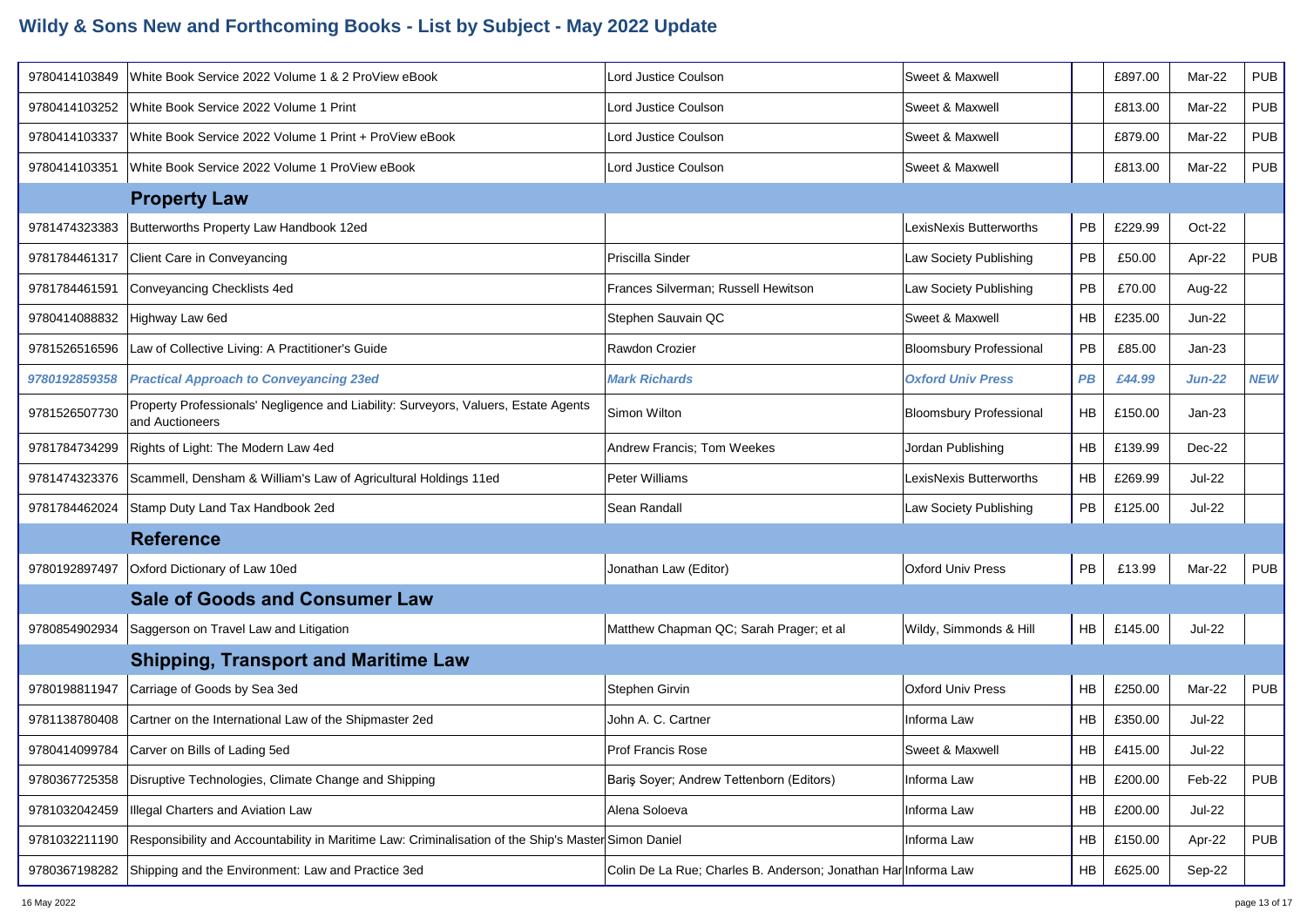| 9780414104082 | Summerskill on Laytime 7ed                                                                                    | Simon Baughen                                                        | Sweet & Maxwell                | <b>HB</b> | £345.00 | Aug-22        |            |
|---------------|---------------------------------------------------------------------------------------------------------------|----------------------------------------------------------------------|--------------------------------|-----------|---------|---------------|------------|
| 9780367494889 | Voyage Charters 5ed                                                                                           | Julian Cooke; Tim Young; Michael Ashcroft; et al                     | Informa Law                    | <b>HB</b> | £500.00 | Aug-22        |            |
|               | <b>Supplements</b>                                                                                            |                                                                      |                                |           |         |               |            |
| 9780414104112 | Arnould's Law of Marine Insurance and Average 20ed: 1st Supplement                                            | Jonathan Gilman; Claire Blanchard,; et al                            | Sweet & Maxwell                | PB        | £125.00 | <b>Jul-22</b> |            |
| 9780414107335 | <b>Benjamin's Sale of Goods 11ed: 2nd Supplement</b>                                                          | <b>Michael Bridge</b>                                                | <b>Sweet &amp; Maxwell</b>     | PB        | £179.00 | <b>Nov-22</b> | <b>NEW</b> |
| 9781474323314 | <b>Bennion on Statutory Interpretation 8ed Supplement</b>                                                     |                                                                      | <b>LexisNexis Butterworths</b> | <b>PB</b> | £149.99 | <b>Dec-22</b> | <b>NEW</b> |
| 9780414090835 | Bullen & Leake & Jacob's Precedents of Pleadings 19ed: 1st Supplement                                         | Sir William Blair; Lord Dan Brennan QC; et al                        | Sweet & Maxwell                | <b>PB</b> | £85.00  | Jun-22        |            |
| 9780414088283 | Civil Fraud: Law, Practice and Procedure: 1st Supplement                                                      | Thomas Grant QC; David Mumford QC                                    | Sweet & Maxwell                | PB        | £85.00  | $May-22$      |            |
| 9780414103474 | Clerk & Lindsell On Torts 23ed: 2nd Supplement                                                                | Andrew Tettenborn; et al                                             | Sweet & Maxwell                | <b>PB</b> | £125.00 | <b>Jun-22</b> |            |
| 9780414104891 | <b>Commercial Injunctions 7ed: 1st Supplement</b>                                                             | <b>Steven Gee QC</b>                                                 | <b>Sweet &amp; Maxwell</b>     | PВ        | £75.00  | <b>Jul-22</b> | <b>NEW</b> |
| 9780414102934 | Contractual Duties: Performance, Breach, Termination and Remedies 3ed: 1st<br>Supplement                      | Neil Andrews; Andrew Tettenborn; Graham Virgo                        | Sweet & Maxwell                | <b>PB</b> | £95.00  | Jun-22        |            |
| 9780414104341 | Jackson & Powell on Professional Liability 9ed: 1st Supplement                                                | Mark Cannon QC; Hugh Evans; Roger Stewart QC Sweet & Maxwell         |                                | PB        | £115.00 | <b>Dec-22</b> | <b>NEW</b> |
| 9780414090897 | Lewin on Trusts 20ed: 1st Supplement                                                                          | Lynton Tucker; Nicholas Le Poidevin; et al                           | Sweet & Maxwell                | PB        | £105.00 | <b>Jun-22</b> |            |
| 9780414104273 | McGregor on Damages 21ed: 2nd Supplement                                                                      | James Edelman; et al                                                 | Sweet & Maxwell                | PB.       | £109.00 | <b>Nov-22</b> |            |
| <b>TBC</b>    | Muir Watt & Moss: Agricultural Holdings 15ed: 1st Supplement                                                  | Timothy Fancourt; Caroline Shea; Catherine Taskis; I Sweet & Maxwell |                                | <b>PB</b> | £69.00  | Dec-22        |            |
| 9780414105812 | <b>Stroud's Judicial Dictionary of Words and Phrases 10ed: 2nd Supplement</b>                                 | <b>Daniel Greenberg</b>                                              | <b>Sweet &amp; Maxwell</b>     | PB        | £95.00  | <b>Sep-22</b> | <b>NEW</b> |
| 9780414100138 | Terrell on the Law of Patents 19ed: 2nd Supplement                                                            | Lord Justice Colin Birss; et al                                      | Sweet & Maxwell                | PB        | £155.00 | Mar-22        | <b>PUB</b> |
| 9780414103719 | Wilkinson's Road Traffic Offences 30ed: 1st Supplement                                                        | Kevin McCormac; Philip Brown; Nick Watson; Peter \Sweet & Maxwell    |                                | PB        | £79.00  | $May-22$      |            |
| 9781474321167 | Words and Phrases Legally Defined 2022 Supplement                                                             | David Hay                                                            | LexisNexis Butterworths        | <b>PB</b> | £189.99 | Sep-22        |            |
| 9780414103931 | Zuckerman on Civil Procedure: Principles of Practice 4ed: 1st Supplement                                      | Adrian Zuckerman; Juliet Wells; et al                                | Sweet & Maxwell                | PB        | £89.00  | Aug-22        |            |
|               | <b>Taxation and Accountancy</b>                                                                               |                                                                      |                                |           |         |               |            |
| 9781802206067 | Beneficial Ownership in International Taxation                                                                | Błażej Kuźniacki                                                     | <b>Edward Elgar</b>            | HB        | £145.00 | Aug-22        |            |
| 9789403540450 | DEMPE Concept and Intangibles: Definition, Practical Approach and Analysis in the<br>Context of Licence Model | Karol Dziwinski                                                      | Kluwer Law Int'l               | HB        | £118.00 | <b>Jun-22</b> |            |
| 9789403535159 | Fundamentals of Transfer Pricing: Industries, Regions, New Technologies, and Other<br>Topics                  | Raffaele Petruzzi; Giammarco Cottani; Michael Lang Kluwer Law Int'l  |                                | HB        | £149.00 | <b>Jun-22</b> |            |
| 9781526521484 | Group Accounts under UK GAAP                                                                                  | <b>Steve Collings</b>                                                | <b>Bloomsbury Professional</b> | <b>PB</b> | £130.00 | May-22        |            |
| 9780414091979 | McCutcheon on Inheritance Tax 8ed                                                                             | Nathan, Aparna; Lemos, Marika; Withers LLP                           | Sweet & Maxwell                | HB        | £315.00 | Sep-22        |            |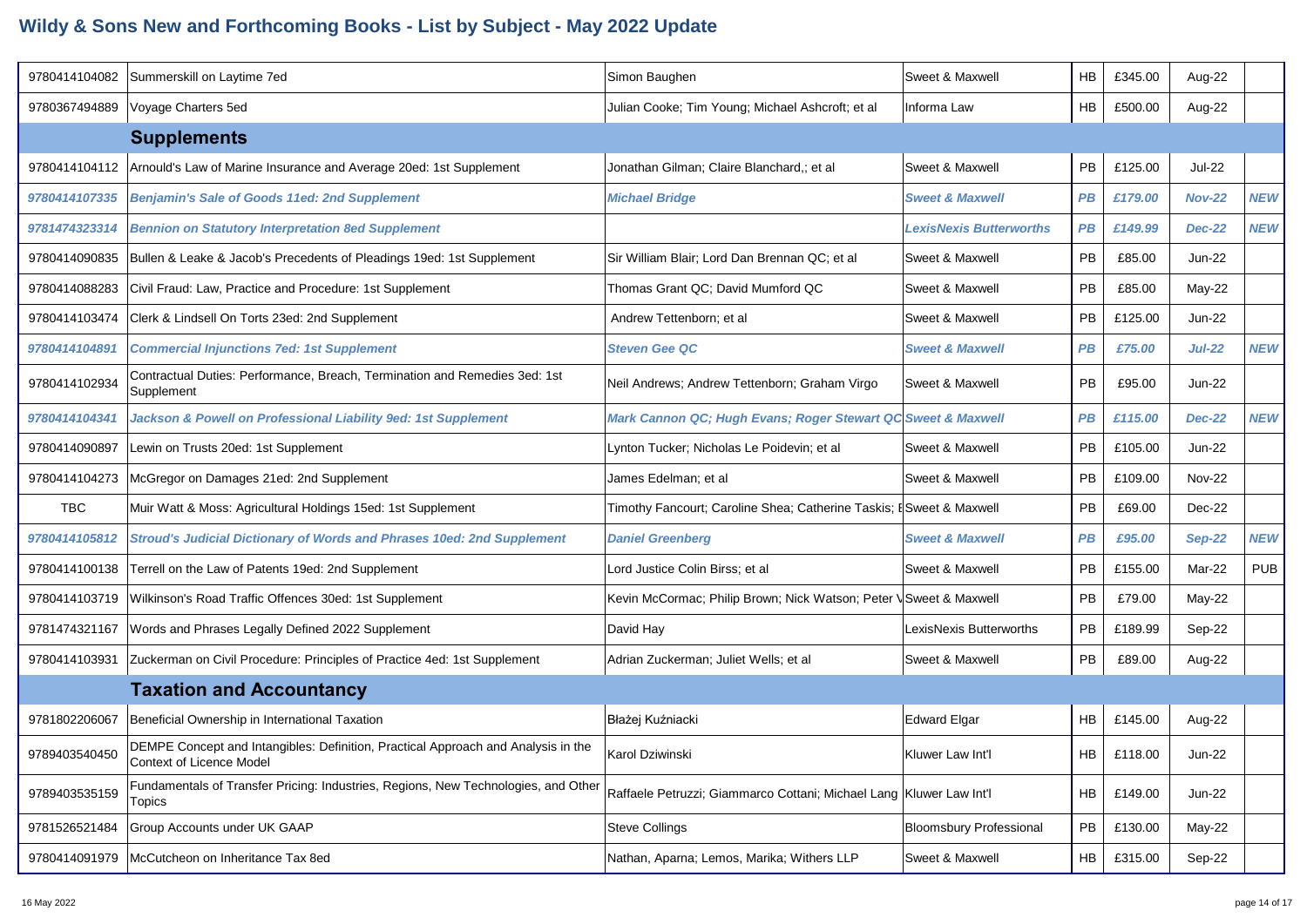| 9781526516282 | <b>Regulation of Tax Avoidance</b>                                          | <b>Hartley Foster</b>                                                     | <b>Bloomsbury Professional</b> | PB        | £150.00 | Dec-22        |            |
|---------------|-----------------------------------------------------------------------------|---------------------------------------------------------------------------|--------------------------------|-----------|---------|---------------|------------|
| 9781526523907 | Tax Advisers' Guide to Trusts                                               | Jacquelyn Kimber; Julie Bell                                              | <b>Bloomsbury Professional</b> | PB        | £180.00 | Aug-22        |            |
| 9780367472450 | Tax Avoidance and the Law: Understanding the UK General Anti-Abuse Rule     | Selina Keesoony                                                           | Routledge                      | <b>HB</b> | £120.00 | May-22        |            |
| 9781526519917 | Tax Ligitation Handbook                                                     | Pump Court Tax Chambers                                                   | <b>Bloomsbury Professional</b> | PB        | £160.00 | Sep-22        |            |
| 9780414105782 | <b>Tax Penalties: A Practitioner's Guide 3ed</b>                            | <b>George Rowell; John Flood</b>                                          | <b>Sweet &amp; Maxwell</b>     | $H$ $B$   | £225.00 | <b>Oct-22</b> | <b>NEW</b> |
| 9781901614893 | <b>Taxation of Charities and Nonprofit Organisations 13ed</b>               | James Kessler; Etienne Wong; Mary Ashley                                  | <b>Key Haven</b>               | <b>PB</b> | £200.00 | $May-22$      | <b>NEW</b> |
| 9781526524942 | <b>Taxation of Intellectual Property</b>                                    | Julien Hickey; Zeeshan Khilji                                             | <b>Bloomsbury Professional</b> | <b>PB</b> | £150.00 | <b>Dec-22</b> | <b>NEW</b> |
| 9780414105744 | <b>Taxation of Private Pensions Schemes and their Beneficiaries 5ed</b>     | <b>Matthew Harrison</b>                                                   | <b>Sweet &amp; Maxwell</b>     | $H$ $B$   | £205.00 | <b>Sep-22</b> | <b>NEW</b> |
| 9781509959433 | Tiley's Revenue Law 10ed                                                    | Glen Loutzenhiser                                                         | Hart Publishing                | <b>PB</b> | £74.99  | May-22        | <b>PUB</b> |
| 9780754558842 | <b>VAT in the EU 4ed</b>                                                    | <b>PKF International</b>                                                  | <b>LexisNexis Tolley</b>       | PB        | £219.99 | <b>Oct-22</b> | <b>NEW</b> |
|               | <b>Taxation and Accountancy - Annual Publications</b>                       |                                                                           |                                |           |         |               |            |
| 9781526523563 | Bloomsbury Professional Capital Gains Tax 2022/23                           | Jacquelyn Kimber; Chris Erwood; Iris Wünschmann-L Bloomsbury Professional |                                | PB        | £110.00 | Aug-22        |            |
| 9781526523600 | Bloomsbury Professional Corporation Tax 2022/23                             | Satwaki Chanda; Jacquelyn Kimber; Andrew Parkes   Bloomsbury Professional |                                | PB        | £130.00 | Aug-22        |            |
| 9781526523488 | Bloomsbury Professional Income Tax 2022/23                                  | John Hiddleston                                                           | <b>Bloomsbury Professional</b> | PB        | £110.00 | Aug-22        |            |
| 9781526523440 | Bloomsbury Professional Inheritance Tax 2022/23                             | Mark McLaughlin; Chris Erwood; Iris Wünschmann-Ly Bloomsbury Professional |                                | PB        | £110.00 | Aug-22        |            |
| 9781526521408 | Bloomsbury Professional Law Insight - Cryptocurrency in Matrimonial Finance | Dean Armstrong QC; Marc Samuels                                           | <b>Bloomsbury Professional</b> | PB        | £60.00  | Sep-22        |            |
| 9781526523792 | Bloomsbury Professional Tax Annuals 2022/23: Extended Set                   | Multi-authored                                                            | <b>Bloomsbury Professional</b> | PB        | £700.00 | Sep-22        |            |
| 9781526523778 | Bloomsbury Professional Tax Annuals 2022/23: Full Set                       | Multi-authored                                                            | <b>Bloomsbury Professional</b> | PB        | £600.00 | Sep-22        |            |
| 9781526523525 | Bloomsbury Professional Trusts and Estates 2022/23                          | Chris Erwood; Iris Wünschmann-Lyall                                       | <b>Bloomsbury Professional</b> | PB        | £110.00 | Aug-22        |            |
| 9781526523655 | Bloomsbury Professional VAT 2022/23                                         | Andrew Needham                                                            | <b>Bloomsbury Professional</b> | PB        | £110.00 | Aug-22        |            |
| 9781474320948 | <b>Clarke's Offshore Tax Planning 2022-23</b>                               | <b>Giles Clarke; Dominic Lawrance</b>                                     | <b>LexisNexis Butterworths</b> | PB        | £279.99 | <b>Dec-22</b> | <b>NEW</b> |
| 9781474320986 | Finance Act Handbook 2022                                                   |                                                                           | LexisNexis Tolley              | PB        | £130.99 | <b>Jun-22</b> |            |
| 9781526523730 | National Insurance Contributions 2022/23                                    | Sarah Bradford                                                            | <b>Bloomsbury Professional</b> | PB        | £120.00 | Aug-22        |            |
| 9781526523860 | Rayney's Tax Planning for Family and Owner-Managed Companies 2022/23        | Peter Rayney                                                              | <b>Bloomsbury Professional</b> | PB        | £170.00 | Oct-22        |            |
| 9781526523693 | Stamp Taxes 2022/23                                                         | Ken Wright                                                                | <b>Bloomsbury Professional</b> | PB        | £120.00 | Aug-22        |            |
| 9780754558668 | Tolley's Capital Allowances 2022-23                                         | Kevin Walton; David Smailes                                               | LexisNexis Tolley              | PB        | £184.99 | Sep-22        |            |
| 9780754558392 | Tolley's Capital Gains Tax 2022-23                                          | Kevin Walton                                                              | LexisNexis Tolley              | PB        | £184.99 | <b>Jun-22</b> |            |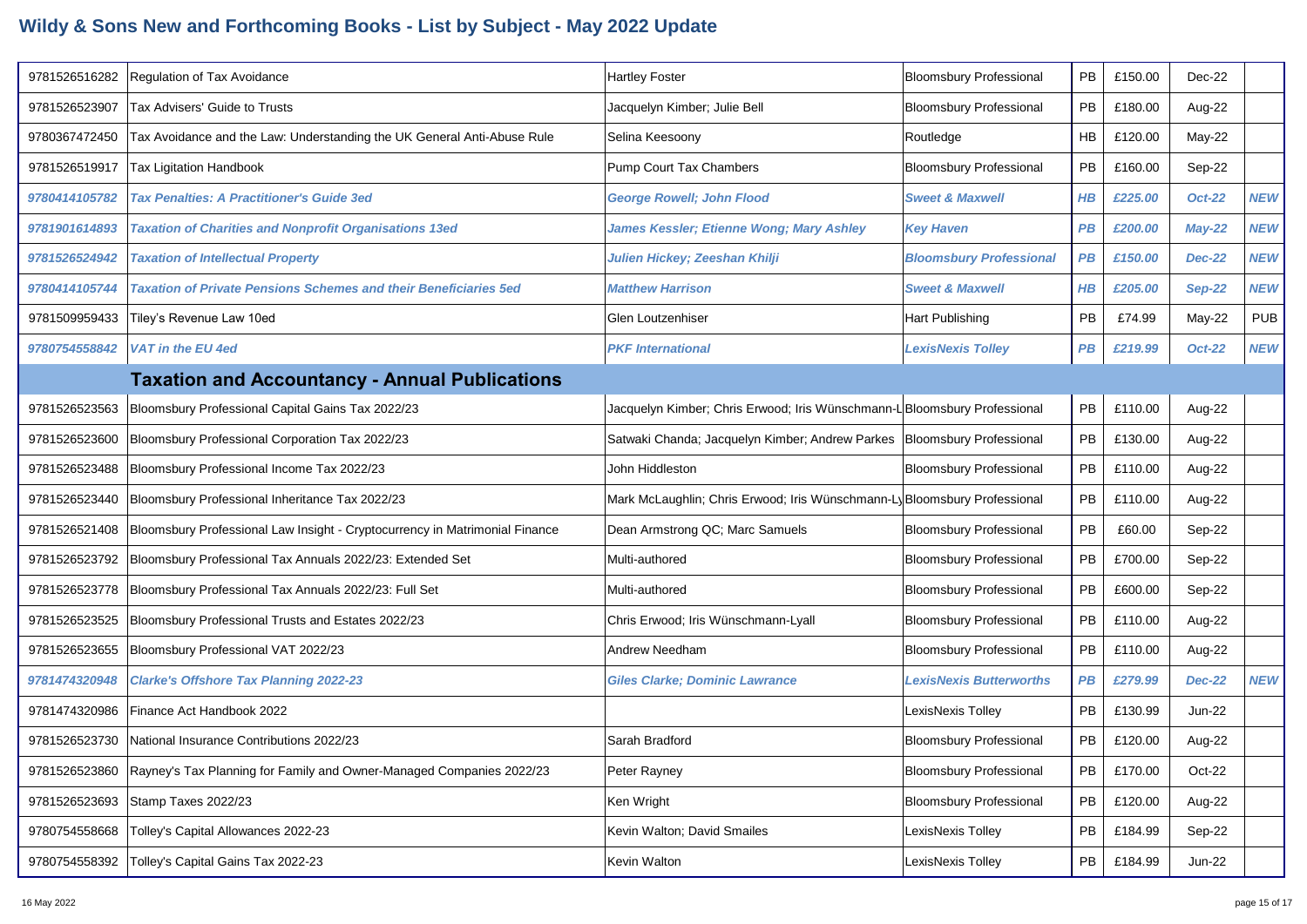| 9780754558651 | Tolley's Corporation Tax 2022-23                                  | Kevin Walton                                                    | LexisNexis Tolley        | PB        | £184.99 | <b>Jun-22</b> |            |
|---------------|-------------------------------------------------------------------|-----------------------------------------------------------------|--------------------------|-----------|---------|---------------|------------|
| 9781474320832 | <b>Tolley's Customs and Excise Duties Handbook 2022-23</b>        | <b>Jeremy White (Consultant Editor)</b>                         | <b>LexisNexis Tolley</b> | PB        | £475.00 | <b>Nov-22</b> | <b>NEW</b> |
| 9780754558415 | Tolley's Estate Planning 2022-23                                  | Sharon McKie; Simon McKie                                       | LexisNexis Tolley        | PB        | £199.99 | Aug-22        |            |
| 9780754558422 | Tolley's Expatriate Tax Planning 2022-23                          | Amanda Sullivan                                                 | LexisNexis Tolley        | PB        | £249.99 | May-22        |            |
| 9780754558453 | Tolley's Income Tax 2022-23                                       | <b>David Smailes</b>                                            | LexisNexis Tolley        | PB        | £184.99 | <b>Jun-22</b> |            |
| 9780754558439 | Tolley's Inheritance Tax 2022-23                                  | Malcolm Gunn                                                    | LexisNexis Tolley        | PB        | £184.99 | <b>Jun-22</b> |            |
| 9780754558538 | Tolley's International Tax Planning 2022-23                       | PKF International                                               | LexisNexis Tolley        | PB        | £299.99 | Aug-22        |            |
| 9780754558460 | Tolley's National Insurance Contributions 2022-23                 | Ros Hendron                                                     | LexisNexis Tolley        | PB        | £184.99 | <b>Jun-22</b> |            |
| 9781474320733 | Tolley's Orange Tax Handbook 2022-23                              | Roderick Cordara QC (Consultant Editor)                         | LexisNexis Tolley        | PB        | £275.00 | May-22        |            |
| 9780754558477 | Tolley's Property Taxation 2022-23                                | Patrick Cannon; Chris Erwood; et al                             | LexisNexis Tolley        | PB        | £211.99 | Aug-22        |            |
| 9780754558484 | Tolley's Stamp Taxes 2022-23                                      | Patrick Cannon                                                  | LexisNexis Tolley        | <b>PB</b> | £211.99 | Jul-22        |            |
| 9780754558361 | Tolley's Tax Cases 2022                                           | Kevin Walton                                                    | LexisNexis Tolley        | PB        | £219.99 | Feb-22        | <b>PUB</b> |
| 9780754558491 | Tolley's Tax Computations 2022-23                                 | Kevin Walton; David Smailes                                     | LexisNexis Tolley        | PB        | £184.99 | Sep-22        |            |
| 9780754558521 | Tolley's Tax Guide 2022-23                                        | Kevin Walton; David Smailes                                     | LexisNexis Tolley        | PB        | £139.99 | <b>Jun-22</b> |            |
| 9780754558576 | <b>Tolley's Tax Planning 2022-23</b>                              | <b>Rebecca Forster (Editor)</b>                                 | <b>LexisNexis Tolley</b> | <b>PB</b> | £440.00 | <b>Nov-22</b> | <b>NEW</b> |
| 9780754558545 | <b>Tolley's Tax Planning for Owner-managed Businesses 2022-23</b> | Craig Simpson; Richard Coombs; Cassandra Gral LexisNexis Tolley |                          | PB        | £184.99 | <b>Oct-22</b> | <b>NEW</b> |
| 9780754558606 | Tolley's Taxwise I & II 2022-23 Set                               |                                                                 | <b>LexisNexis Tolley</b> | PB        | £298.00 | <b>Nov-22</b> | <b>NEW</b> |
| 9780754558583 | Tolley's Taxwise I 2022-23                                        |                                                                 | <b>LexisNexis Tolley</b> | PB        | £170.99 | <b>Nov-22</b> | <b>NEW</b> |
| 9780754558590 | Tolley's Taxwise II 2022-23                                       |                                                                 | <b>LexisNexis Tolley</b> | <b>PB</b> | £170.99 | <b>Nov-22</b> | <b>NEW</b> |
| 9780754558613 | Tolley's UK Taxation of Trusts 2022-23                            | lan Maston                                                      | LexisNexis Tolley        | PB        | £211.99 | Aug-22        |            |
| 9780754558620 | Tolley's Value Added Tax 2022-23 - 1st & 2nd editions             | Louise Hemmingsley; David Rudling                               | LexisNexis Tolley        | PB        | £262.99 | Feb-22        | <b>PUB</b> |
| 9780754558637 | Tolley's Value Added Tax 2022-23 - 2ed vol only                   | Louise Hemmingsley; David Rudling                               | LexisNexis Tolley        | PB        | £179.99 | <b>Jun-22</b> |            |
| 9780754558378 | Tolley's VAT Cases 2022                                           | David Rudling; Edd Thompson                                     | LexisNexis Tolley        | <b>PB</b> | £249.99 | Feb-22        | <b>PUB</b> |
| 9780754558644 | Tolley's VAT Planning 2022-23                                     | <b>Graham Brearley</b>                                          | LexisNexis Tolley        | PB        | £184.99 | Dec-22        |            |
| 9781474321198 | Tolley's Worldwide Tax Guide 2022-23                              | PKF International                                               | LexisNexis Tolley        | PB        | £240.99 | <b>Jul-22</b> |            |
| 9781474320764 | Tolley's Yellow Tax Handbook 2022-23                              | Roderick Cordara QC (Consultant Editor)                         | LexisNexis Tolley        | PB        | £330.00 | May-22        |            |
|               | 9780754558514   Whillans Tax Data 2022-23 (Finance Act Edition)   | Claire Hayes; Shilpa Veerappa                                   | LexisNexis Tolley        | PB        | £105.99 | May-22        |            |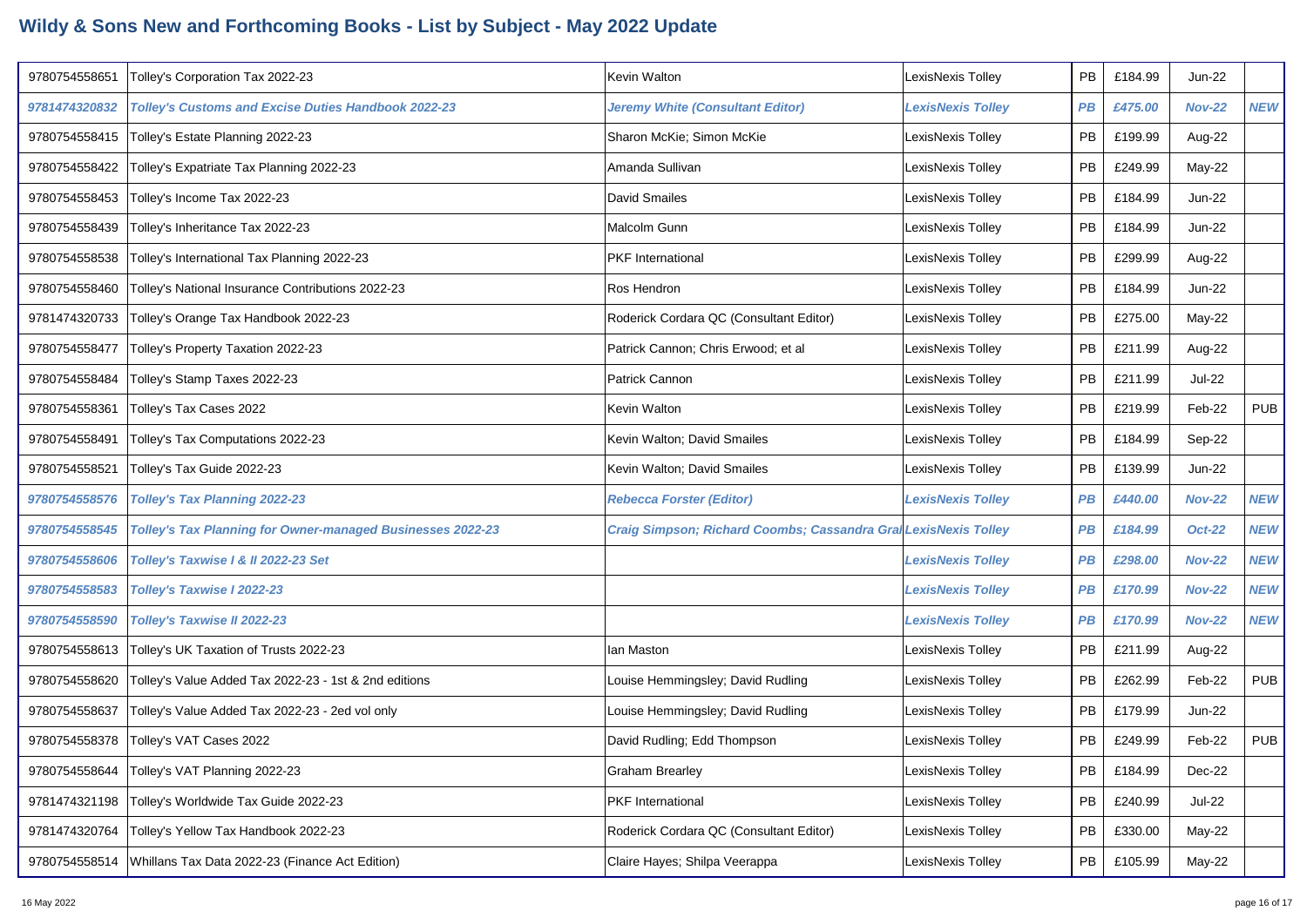| 9781474321181 | Willans Tax Tables 2022-23 (Finance Act Edition)                                                     | Claire Hayes; Shilpa Veerappa                                               | LexisNexis Tolley               | <b>PB</b> | £52.99  | May-22        |            |
|---------------|------------------------------------------------------------------------------------------------------|-----------------------------------------------------------------------------|---------------------------------|-----------|---------|---------------|------------|
|               | Torts                                                                                                |                                                                             |                                 |           |         |               |            |
| 9780414102903 | Charlesworth & Percy on Negligence 15ed                                                              | Mark Armitage; Peter Morton; et al                                          | Sweet & Maxwell                 | <b>HB</b> | £360.00 | <b>Jun-22</b> |            |
| 9780414099708 | Gatley on Libel and Slander 13ed                                                                     | HH Judge Richard Parks QC; et al                                            | <b>Sweet &amp; Maxwell</b>      | <b>HB</b> | £349.00 | $May-22$      |            |
|               | 9780414101913 Goff & Jones: The Law of Unjust Enrichment 10ed                                        | Charles Mitchell: Paul Mitchell: et al                                      | <b>Sweet &amp; Maxwell</b>      | HB.       | £450.00 | <b>Nov-22</b> |            |
|               | <b>Wills, Trusts, Equity and Probate</b>                                                             |                                                                             |                                 |           |         |               |            |
| 9780414099814 | Arlidge: Powers of Attorney 12ed                                                                     | Geoffrey Shindler; Susan E. Sherry                                          | Sweet & Maxwell                 | <b>PB</b> | £135.00 | Mar-22        | <b>PUB</b> |
| 9780414107045 | <b>Cohabitation and Trusts of Land 4ed</b>                                                           | Elizabeth Darlington; Laura Heaton; Stephen Wild Sweet & Maxwell            |                                 | $H$ $B$   | £155.00 | <b>Dec-22</b> | <b>NEW</b> |
| 9780414078437 | Digital Estate 2ed, The                                                                              | Leigh Sagar                                                                 | Sweet & Maxwell                 | <b>HB</b> | £135.00 | Oct-22        |            |
| 9780414074446 | Drafting Trusts and Will Trusts in the Channel Islands 3ed                                           | James Kessler QC; Paul Matthams                                             | Sweet & Maxwell                 | <b>HB</b> | £195.00 | <b>Nov-22</b> |            |
| 9781787428812 | <b>Effective Trusts: Minimising Disputes through Design, Governance and</b><br><b>Administration</b> | <b>Todd D Mayo; Kevin W Rethore</b>                                         | <b>Globe Law &amp; Business</b> | <b>PB</b> | £95.00  | <b>Aug-22</b> | <b>NEW</b> |
| 9781785365294 | <b>IEU Cross-Border Succession Law</b>                                                               | Stefania Bariatti; et al (Editors)                                          | <b>Edward Elgar</b>             | <b>HB</b> | £250.00 | <b>Jun-22</b> |            |
| 9780414103795 | Hayton and Mitchell: Text, Cases and Materials on the Law of Trusts and Equitable<br>Remedies 15ed   | Ben McFarlane; Charles Mitchell                                             | Sweet & Maxwell                 | <b>PB</b> | £38.95  | Sep-22        |            |
| 9781784461904 | Inheritance Act Claims: A Practical Guide 3ed                                                        | Miranda Allardice; Tracey Angus; Paul Hewitt; Peneld Law Society Publishing |                                 | <b>PB</b> | £95.00  | May-22        |            |
| 9780198870463 | International Succession 5ed                                                                         | Louis Garb; Richard Norridge                                                | <b>Oxford Univ Press</b>        | <b>HB</b> | £295.00 | Mar-22        | <b>PUB</b> |
| 9780198867494 | Pearce & Stevens' Trusts and Equitable Obligations 8ed                                               | Warren Barr; John Picton                                                    | <b>Oxford Univ Press</b>        | <b>PB</b> | £42.99  | $Jun-22$      |            |
| 9780854902903 | Practitioner's Guide to Probate Disputes 2ed                                                         | Nasreen Pearce                                                              | Wildy, Simmonds & Hill          | <b>HB</b> | £79.00  | Mar-22        | <b>PUB</b> |
| 9780414059900 | Trust Taxation and Estate Planning 5ed                                                               | Emma Chamberlain; Chris Whitehouse                                          | Sweet & Maxwell                 | <b>HB</b> | £235.00 | <b>Nov-22</b> |            |
|               | 9781474316088   Underhill and Hayton: Law of Trusts and Trustees 20ed                                | David J. Hayton; Paul Matthews; Charles Mitchell                            | LexisNexis Butterworths         | HB        | £524.99 | Mar-22        | <b>PUB</b> |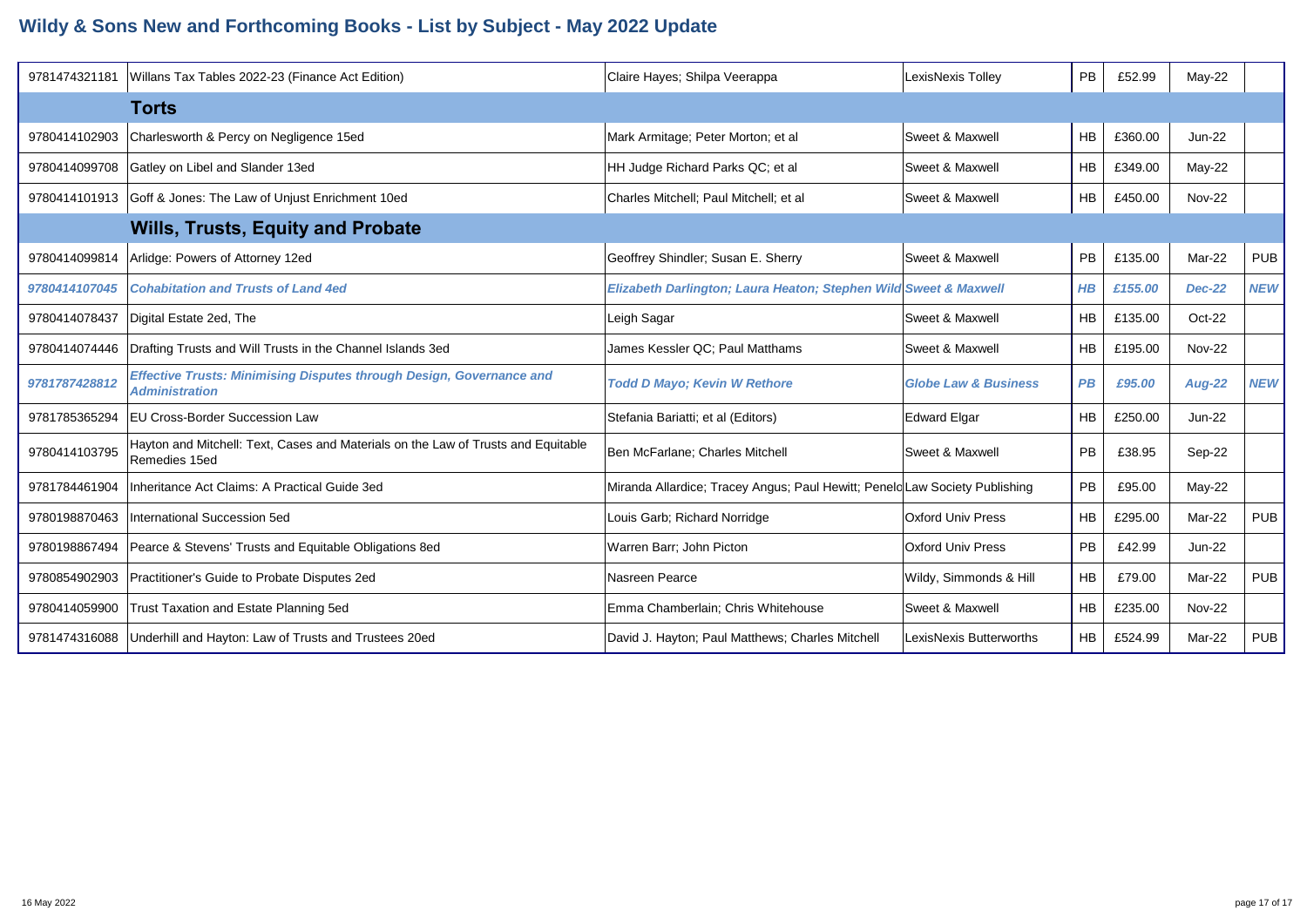## **Wildy & Sons New and Forthcoming Books - Scots Law - May 2022 Update**

| <b>ISBN</b>   | <b>Title</b>                                                                                              | <b>Author</b>                                   | <b>Publisher</b>                  | <b>BD</b>                  | <b>Price</b> | <b>Pub Date</b> |            |
|---------------|-----------------------------------------------------------------------------------------------------------|-------------------------------------------------|-----------------------------------|----------------------------|--------------|-----------------|------------|
| 9781526518743 | Property, Trusts and Succession 4ed                                                                       | George Gretton; Andrew Steven                   | <b>Bloomsbury Professional</b>    | PB                         | £53.00       | Sep-21          | <b>PUB</b> |
| 9781526518781 | Thomson's Delictual Liability 6ed                                                                         | Gordon Cameron                                  | <b>Bloomsbury Professional</b>    | PB                         | £54.00       | <b>Nov-21</b>   | <b>PUB</b> |
| 9781474416788 | Law of Delict in Scotland                                                                                 | Elspeth Reid                                    | <b>Edinburgh University Press</b> | HB                         | £295.00      | Jan-22          | <b>PUB</b> |
| 9780414098800 | Children's Hearings in Scotland 4ed                                                                       | Kenneth McK. Norrie                             | W. Green                          | PB                         | £75.00       | Feb-22          | <b>PUB</b> |
| 9781474494663 | Criminal Evidence and Procedure: An Introduction 4ed                                                      | Alastair Brown                                  | <b>Edinburgh University Press</b> | PB                         | £39.99       | Feb-22          | <b>PUB</b> |
| 9780414097599 | Macphail's Sheriff Court Practice 4ed (SULI)                                                              | Andrew Cubie; et al                             | W. Green                          | <b>HB</b>                  | £155.00      | Feb-22          | <b>PUB</b> |
| 9781474321143 | The Scottish Law Directory: The White Book 2022 131ed                                                     | <b>LN Editorial Staff</b>                       | LexisNexis Butterworths           | HB                         | £164.99      | Mar-22          |            |
| 9780414030947 | Contentious Executries: Commissary and Executry Litigation in Scotland                                    | Roddy MacLeod                                   | W. Green                          | HB                         | £85.00       | Apr-22          | <b>PUB</b> |
| 9781474494199 | Scots Commercial Law 2ed                                                                                  | G. Ross Anderson (Editor)                       | <b>Edinburgh University Press</b> | PB                         | £35.00       | Apr-22          | <b>PUB</b> |
| 9781526518316 | Mental Health, Incapacity and the Law in Scotland 3ed                                                     | <b>Jill Stavert</b>                             | <b>Bloomsbury Professional</b>    | <b>PB</b>                  | £112.00      | May-22          |            |
| 9780414019379 | Child and Family Law 3ed                                                                                  | Elaine E. Sutherland                            | W. Green                          | HB                         | £95.00       | Jun-22          |            |
| 9780414102798 | Gloag and Henderson: The Law of Scotland 15ed                                                             | Prof Hector MacQueen; The Right Hon Lord Eassie | W. Green                          | <b>HB</b>                  | £215.00      | <b>Jul-22</b>   |            |
| 9780414091887 | Rights Ancillary to Servitudes: Principles and Practice of the Law of Servitudes (SULI   Roderick Paisley |                                                 | W. Green                          | <b>HB</b>                  | £100.00      | Jul-22          |            |
| 9781526523402 | Adult Protection and the Law 3ed                                                                          | Nicola Smith; Nairn R Young                     | <b>Bloomsbury Professional</b>    | PB                         | £48.00       | Aug-22          |            |
| 9780414105225 | <b>Criminal Procedure (Scotland) Act 1995 21ed</b>                                                        | <b>Robert Shiels; lain Bradley; et al</b>       | W. Green                          | PB                         | £100.00      | <b>Aug-22</b>   | <b>NEW</b> |
| 9780414105140 | <b>Greens Annotated Rules of the Court of Session 2022/23</b>                                             |                                                 | W. Green                          | <b>PB</b>                  | £156.00      | <b>Aug-22</b>   | <b>NEW</b> |
| 9780414105188 | <b>Greens Sheriff Court and Sheriff Appeal Court Rules 2022/23</b>                                        |                                                 | W. Green                          | <b>PB</b>                  | £58.00       | <b>Aug-22</b>   | <b>NEW</b> |
| 9780414105447 | Greens Solicitors Professional Handbook 2022/23                                                           |                                                 | W. Green                          | PB                         | £48.00       | <b>Aug-22</b>   | <b>NEW</b> |
| 9781526518279 | Reed and Murdoch: Human Rights Law in Scotland 5ed                                                        | Jim Murdoch                                     | <b>Bloomsbury Professional</b>    | PB                         | £120.00      | Aug-22          |            |
| 9781526523327 | Scots Criminal Law 5ed                                                                                    | Andrew Cubie                                    | <b>Bloomsbury Professional</b>    | PB                         | £48.00       | Aug-22          |            |
| 9781526523365 | Studying Scots Law 6ed                                                                                    | Hector MacQueen; Megan Dewart                   | <b>Bloomsbury Professional</b>    | PB                         | £36.00       | Aug-22          |            |
| 9781526513878 | Thomson's Family Law in Scotland 8ed                                                                      | Katy Mcfarlane                                  | <b>Bloomsbury Professional</b>    | PB                         | £46.00       | Aug-22          |            |
| 9780414016255 | Law of Spouses and Civil Partners in Scotland 5ed (SULI)                                                  | Morag Wise; Kirsty Hood QC; Ruth Innes          | W. Green                          | HB                         | £100.00      | <b>Nov-22</b>   |            |
| 9781526519030 | Sudden Deaths and Fatal Accident Inquiries                                                                | Gillian Mawdsley                                | <b>Bloomsbury Professional</b>    | $\ensuremath{\mathsf{PB}}$ | £70.00       | <b>Nov-22</b>   |            |
| 9781780432304 | Children's Hearings (Scotland) Act 2011 - A User's Guide                                                  | Sheriff Brian Kearney                           | <b>Bloomsbury Professional</b>    | PB                         | £42.00       | May-23          |            |
| 9780414018914 | Scottish Planning Law and Procedure 2ed (SULI)                                                            | Mark Poustie                                    | W. Green                          | HB                         | £145.00      | May-23          |            |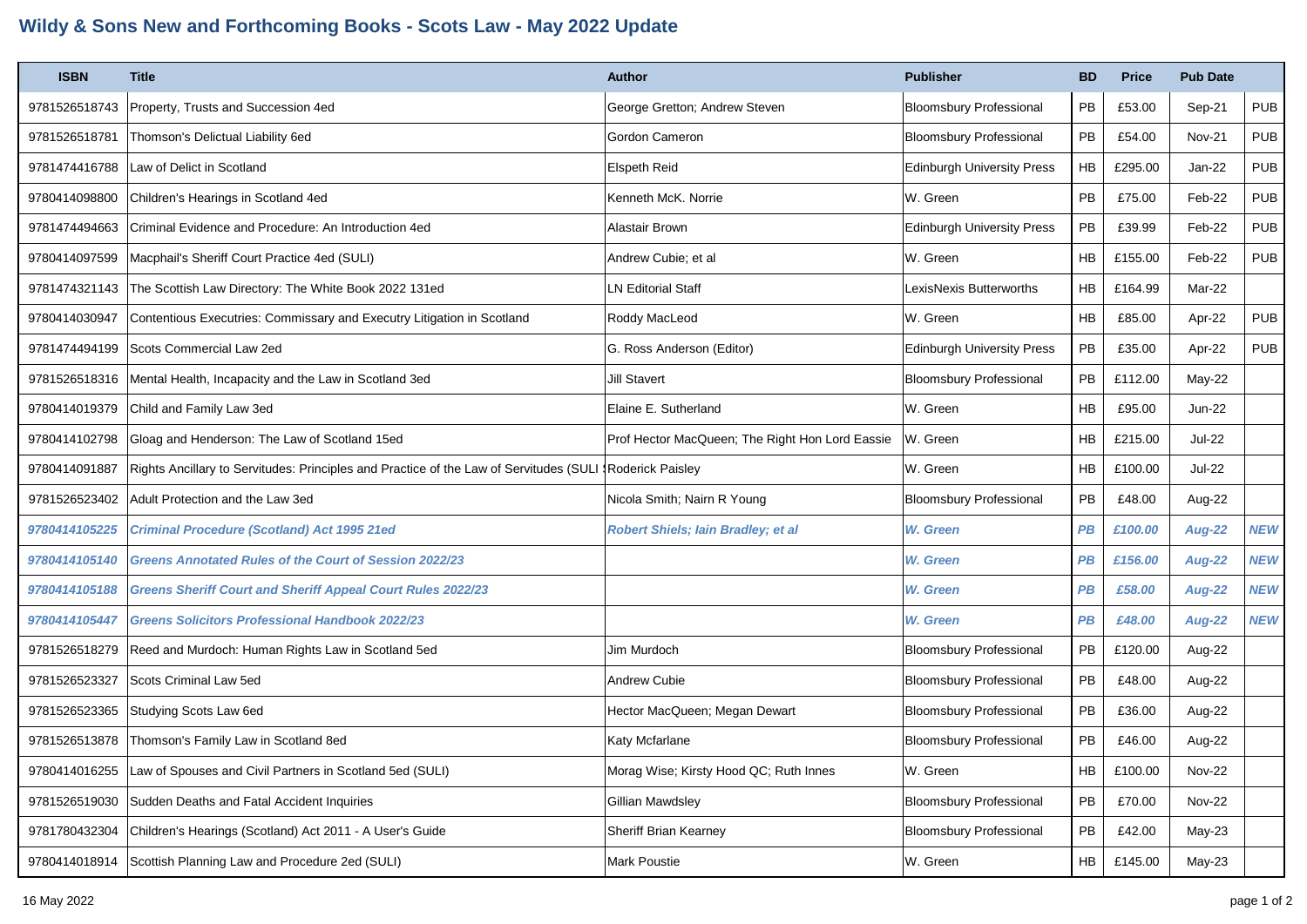## **Wildy & Sons New and Forthcoming Books - Scots Law - May 2022 Update**

| 9781847660800 Law and Practice of Diligence 2ed              | <b>Gerry Maher</b> | Bloomsbury Professional           | HB <sub>1</sub> | £135.00 | Apr-24 |  |
|--------------------------------------------------------------|--------------------|-----------------------------------|-----------------|---------|--------|--|
| 9781780432243 Law of Banking in Scotland 3ed                 | Lorne Crerar       | Bloomsbury Professional           | PB I            | £120.00 | Apr-24 |  |
| 9780748696963  Introduction to Law and Legal Obligations 3ed | Dale McFadzean     | <b>Edinburgh University Press</b> | PB.             | £24.99  | Dec-30 |  |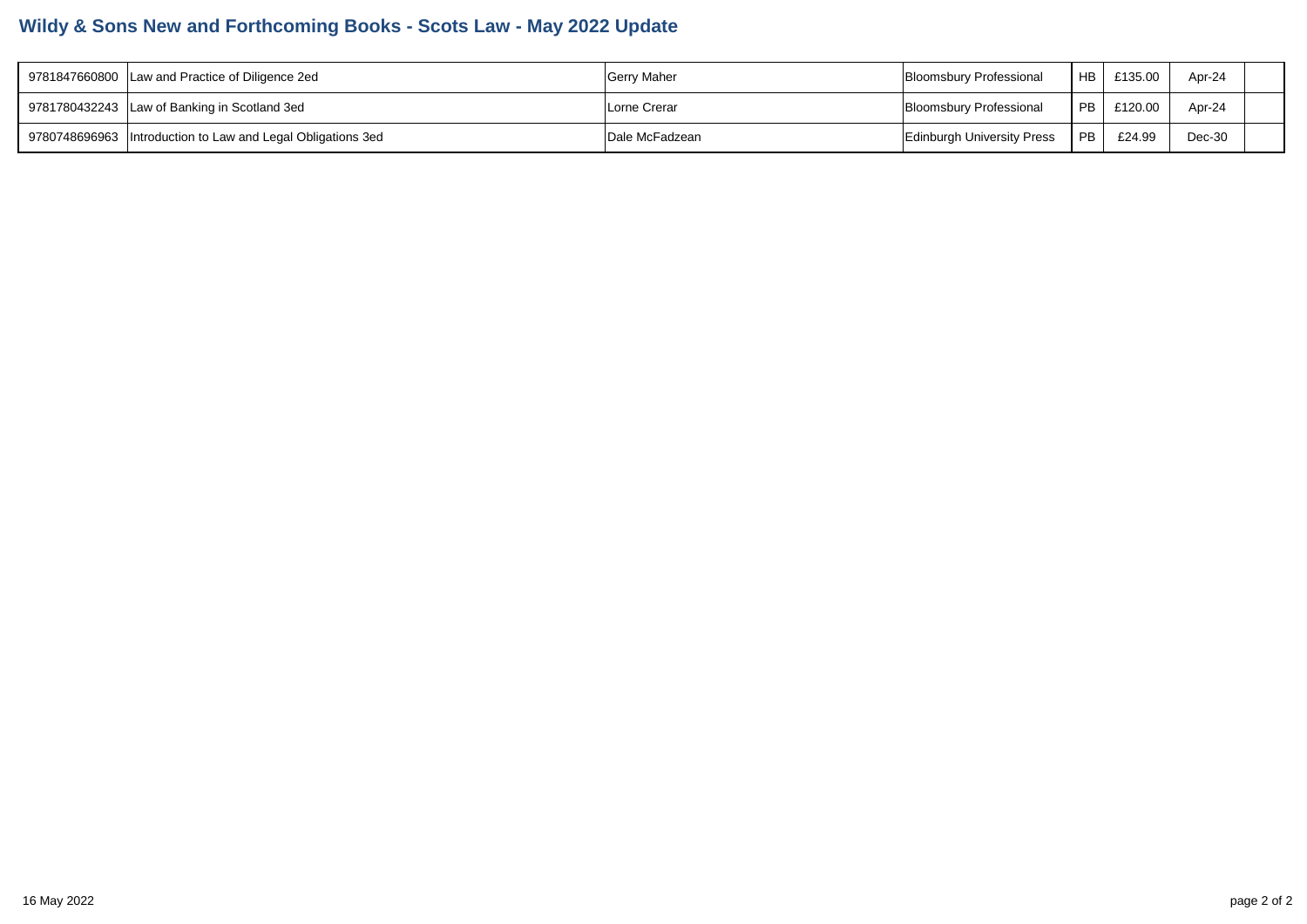## **Wildy & Sons New and Forthcoming Books - Irish Law - May 2022 Update**

| <b>ISBN</b>   | <b>Title</b>                                                | Author                                           | <b>Publisher</b>               | <b>BD</b> | <b>Price</b> | <b>Pub Date</b> |            |
|---------------|-------------------------------------------------------------|--------------------------------------------------|--------------------------------|-----------|--------------|-----------------|------------|
| 9781526520401 | <b>Irish Securities Law</b>                                 | Paul Egan                                        | <b>Bloomsbury Professional</b> | HB        | £170.00      | Oct-21          | <b>PUB</b> |
| 9780414091788 | Land and Conveyancing Law Reform Act 2009: A Commentary 2ed | Dr Neil Maddox                                   | Round Hall Press               | <b>HB</b> | £160.00      | Oct-21          | <b>PUB</b> |
| 9780414090255 | Buckley on Insurance Law 5ed                                | Declan Buckley; Austin J. Buckley                | Round Hall Press               | <b>HB</b> | £377.61      | Nov-21          | <b>PUB</b> |
| 9780414089501 | Commercial Law 3ed                                          | Fidelma White                                    | <b>Round Hall Press</b>        | <b>PB</b> | £117.50      | <b>Nov-21</b>   | <b>PUB</b> |
| 9781526515872 | Consumer and SME Credit Law in Ireland                      | Nora Beausang                                    | <b>Bloomsbury Professional</b> | <b>HB</b> | £225.00      | <b>Nov-21</b>   | <b>PUB</b> |
| 9780414078499 | Criminal Procedure in the Disctrict Court 2ed               | Genevieve Coonan; Kate O'Toole                   | <b>Round Hall Press</b>        | <b>HB</b> | € 175.00     | Jan-22          | <b>PUB</b> |
| 9781526520272 | The Taxation of Companies 2022                              | Tom Maguire                                      | <b>Bloomsbury Professional</b> | <b>HB</b> | £190.00      | Feb-22          | <b>PUB</b> |
| 9780414102828 | Trade Union and Industrial Relations Acts of Ireland 6ed    | Anthony Kerr                                     | Round Hall Press               | HB        | € 165.00     | Feb-22          | <b>PUB</b> |
| 9781526520326 | Capital Tax Acts 2022                                       | Michael Buckley                                  | <b>Bloomsbury Professional</b> | <b>PB</b> | £110.00      | Apr-22          | <b>PUB</b> |
| 9781526522245 | Succession Law                                              | Christopher Lehane                               | <b>Bloomsbury Professional</b> | <b>HB</b> | £225.00      | Apr-22          | <b>PUB</b> |
| 9781526520234 | Arthur Cox Employment Law Yearbook 2021                     | Arthur Cox Employment Law Group                  | <b>Bloomsbury Professional</b> | PB        | £78.00       | May-22          | <b>PUB</b> |
| 9781845921002 | Irish Conflicts of Law 2ed                                  | William Binchy                                   | <b>Bloomsbury Professional</b> | <b>HB</b> | £150.00      | May-22          |            |
| 9781526506566 | Summary Judgment in Ireland: Principles and Defences 2ed    | Pat J Barrett                                    | <b>Bloomsbury Professional</b> | <b>PB</b> | £150.00      | May-22          |            |
| 9781526508140 | Data Protection Law in Ireland 3ed                          | Denis Kelleher                                   | <b>Bloomsbury Professional</b> | PB        | £150.00      | <b>Jun-22</b>   |            |
| 9781526524058 | <b>Irish Capital Gains Tax 2022</b>                         | <b>Tom Maquire</b>                               | <b>Bloomsbury Professional</b> | $H\!B$    | £190.00      | <b>Jun-22</b>   | <b>NEW</b> |
| 9781526523938 | <b>Irish Income Tax 2022</b>                                | <b>Tom Maquire</b>                               | <b>Bloomsbury Professional</b> | $H$ $B$   | £190.00      | <b>Jun-22</b>   | <b>NEW</b> |
| 9781784516628 | Refugee and Asylum Law in Ireland                           | Tim O'Connor                                     | <b>Bloomsbury Professional</b> | HB        | £150.00      | <b>Jun-22</b>   |            |
| 9780414104013 | Criminal Procedure in the Circuit Court                     | <b>Matthew Holmes</b>                            | Round Hall Press               | <b>HB</b> | € 250.00     | <b>Jul-22</b>   |            |
| 9780414098510 | Employment Equality Law 2ed                                 | Marguerite Bolger; Claire Bruton; Cliona Kimber. | Round Hall Press               | HB        | € 265.00     | <b>Jul-22</b>   |            |
| 9780414091818 | Contract Law in Ireland 9ed                                 | <b>Robert Clark</b>                              | <b>Round Hall Press</b>        | PB        | € 125.00     | Sep-22          |            |
| 9780414072152 | Criminal Liability 2ed                                      | Finbarr McAuley; Paul McCutcheon                 | <b>Round Hall Press</b>        | <b>PB</b> | € 145.00     | Sep-22          |            |
| 9781526508522 | Disciplinary Procedures in the Statutory Professions 2ed    | Simon Mills; Colm Scott-Byrne                    | <b>Bloomsbury Professional</b> | HB        | £182.00      | Sep-22          |            |
| 9780414061743 | Employment Law 2ed                                          | Frances Meenan                                   | <b>Round Hall Press</b>        | HB        | € 345.00     | Sep-22          |            |
| 9780414077393 | <b>Environmental Law</b>                                    | Thomas Flynn                                     | Round Hall Press               | <b>HB</b> | € 445.00     | Sep-22          |            |
| 9780414090989 | Immigration and Citizenship Law 2ed                         | John Stanley                                     | <b>Round Hall Press</b>        | HB        | € 245.00     | Sep-22          |            |
| 9780414054486 | Judicial Review 2ed                                         | <b>Conleth Bradley</b>                           | <b>Round Hall Press</b>        | <b>HB</b> | € 465.00     | Sep-22          |            |